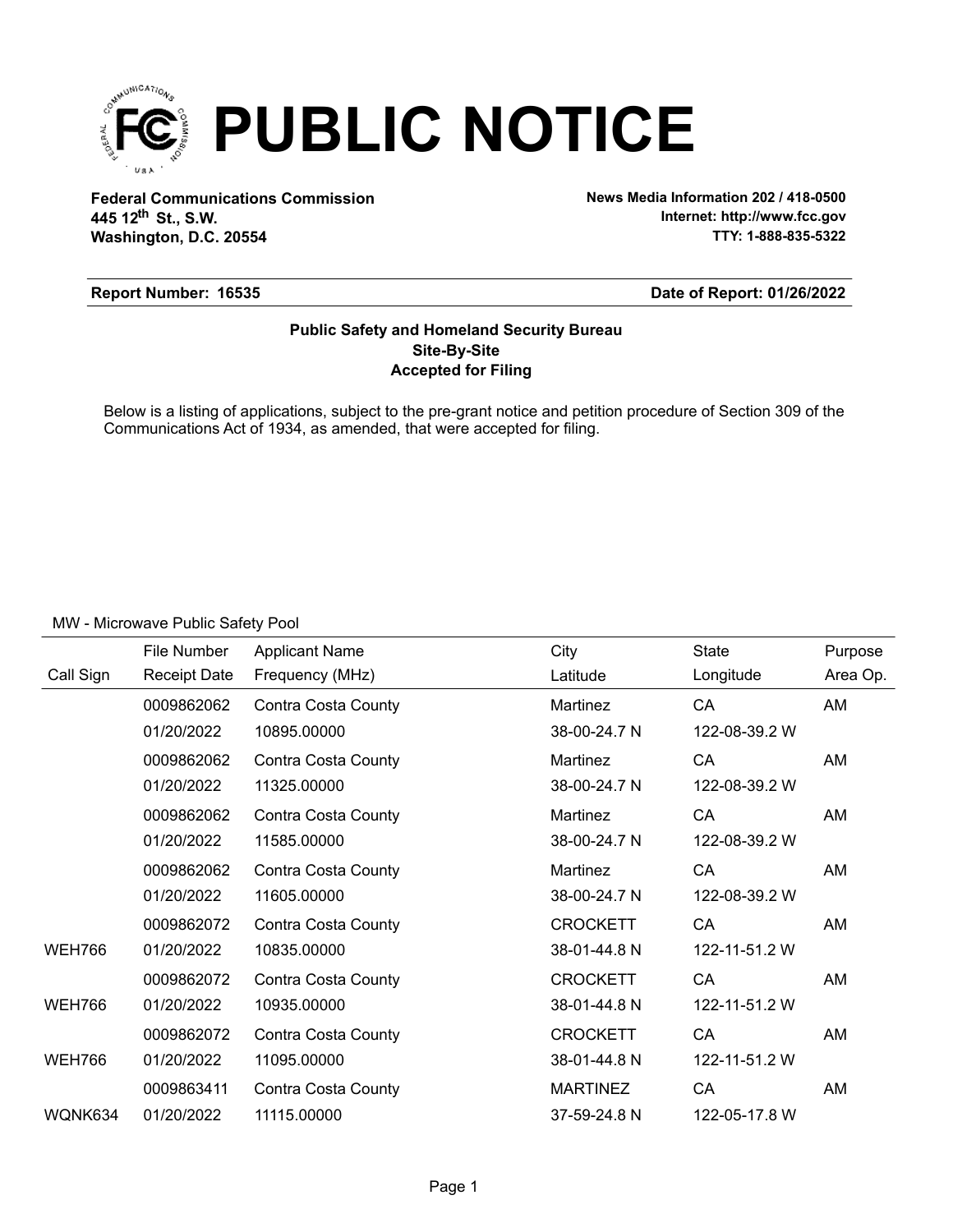|           | File Number         | <b>Applicant Name</b>                        | City            | State         | Purpose  |
|-----------|---------------------|----------------------------------------------|-----------------|---------------|----------|
| Call Sign | <b>Receipt Date</b> | Frequency (MHz)                              | Latitude        | Longitude     | Area Op. |
|           | 0009863411          | <b>Contra Costa County</b>                   | <b>MARTINEZ</b> | CA            | AM       |
| WQNK634   | 01/20/2022          | 11345.00000                                  | 37-59-24.8 N    | 122-05-17.8 W |          |
|           | 0009863411          | Contra Costa County                          | <b>MARTINEZ</b> | CA            | AM       |
| WQNK634   | 01/20/2022          | 11385.00000                                  | 37-59-24.8 N    | 122-05-17.8 W |          |
|           | 0009863411          | Contra Costa County                          | <b>MARTINEZ</b> | CA            | AM       |
| WQNK634   | 01/20/2022          | 11425.00000                                  | 37-59-24.8 N    | 122-05-17.8 W |          |
|           | 0009863411          | Contra Costa County                          | <b>MARTINEZ</b> | CA            | AM       |
| WQNK634   | 01/20/2022          | 11465.00000                                  | 37-59-24.8 N    | 122-05-17.8 W |          |
|           | 0009863411          | Contra Costa County                          | <b>MARTINEZ</b> | CA            | AM       |
| WQNK634   | 01/20/2022          | 19620.00000                                  | 37-59-24.8 N    | 122-05-17.8 W |          |
|           | 0009867776          | LAS VEGAS METROPOLITAN POLICE D MESQUITE     |                 | <b>NV</b>     | AM       |
|           | 01/20/2022          | 10795.00000                                  | 36-10-37.0 N    | 114-59-55.0 W |          |
|           | 0009877870          | EAST BAY REGIONAL COMMUNICATIOI Martinez     |                 | CA            | AM       |
|           | 01/21/2022          | 10815.00000                                  | 38-00-24.7 N    | 122-08-39.2 W |          |
|           | 0009877870          | EAST BAY REGIONAL COMMUNICATIOI Martinez     |                 | CA            | AM       |
|           | 01/21/2022          | 11185.00000                                  | 38-00-24.7 N    | 122-08-39.2 W |          |
|           | 0009877870          | EAST BAY REGIONAL COMMUNICATIOI Martinez     |                 | CA            | AM       |
|           | 01/21/2022          | 11485.00000                                  | 38-00-24.7 N    | 122-08-39.2 W |          |
|           | 0009869609          | SAN DIEGO, COUNTY OF                         | San Diego       | CA            | MD       |
| KFM56     | 01/14/2022          | 06256.54000                                  | 32-45-20.1 N    | 117-09-54.1 W |          |
|           | 0009869609          | SAN DIEGO, COUNTY OF                         | San Diego       | CA            | MD       |
| KFM56     | 01/14/2022          | 06785.62500                                  | 32-45-20.1 N    | 117-09-54.1 W |          |
|           | 0009869609          | SAN DIEGO, COUNTY OF                         | San Diego       | CA            | MD       |
| KFM56     | 01/14/2022          | 11215.00000                                  | 32-45-20.1 N    | 117-09-54.1 W |          |
|           | 0009869609          | SAN DIEGO, COUNTY OF                         | San Diego       | CA            | MD       |
| KFM56     | 01/14/2022          | 11465.00000                                  | 32-45-20.1 N    | 117-09-54.1 W |          |
|           | 0009869609          | SAN DIEGO, COUNTY OF                         | San Diego       | CA            | MD       |
| KFM56     | 01/14/2022          | 11585.00000                                  | 32-45-20.1 N    | 117-09-54.1 W |          |
|           | 0009869625          | SAN DIEGO, COUNTY OF                         | San Diego       | CA            | MD       |
| WQHR734   | 01/14/2022          | 10735.00000                                  | 32-43-02.3 N    | 117-09-51.9 W |          |
|           | 0009869625          | SAN DIEGO, COUNTY OF                         | San Diego       | CA            | MD       |
| WQHR734   | 01/14/2022          | 10775.00000                                  | 32-43-02.3 N    | 117-09-51.9 W |          |
|           | 0009869625          | SAN DIEGO, COUNTY OF                         | San Diego       | CA            | MD       |
| WQHR734   | 01/14/2022          | 10975.00000                                  | 32-43-02.3 N    | 117-09-51.9 W |          |
|           | 0009869625          | SAN DIEGO, COUNTY OF                         | San Diego       | CA            | MD       |
| WQHR734   | 01/14/2022          | 11095.00000                                  | 32-43-02.3 N    | 117-09-51.9 W |          |
|           | 0009869645          | NEW HAMPSHIRE, STATE OF, DIVISION NORTHFIELD |                 | <b>NH</b>     | MD       |
| WQMP302   | 01/14/2022          | 06330.66500                                  | 43-23-52.0 N    | 071-33-00.2 W |          |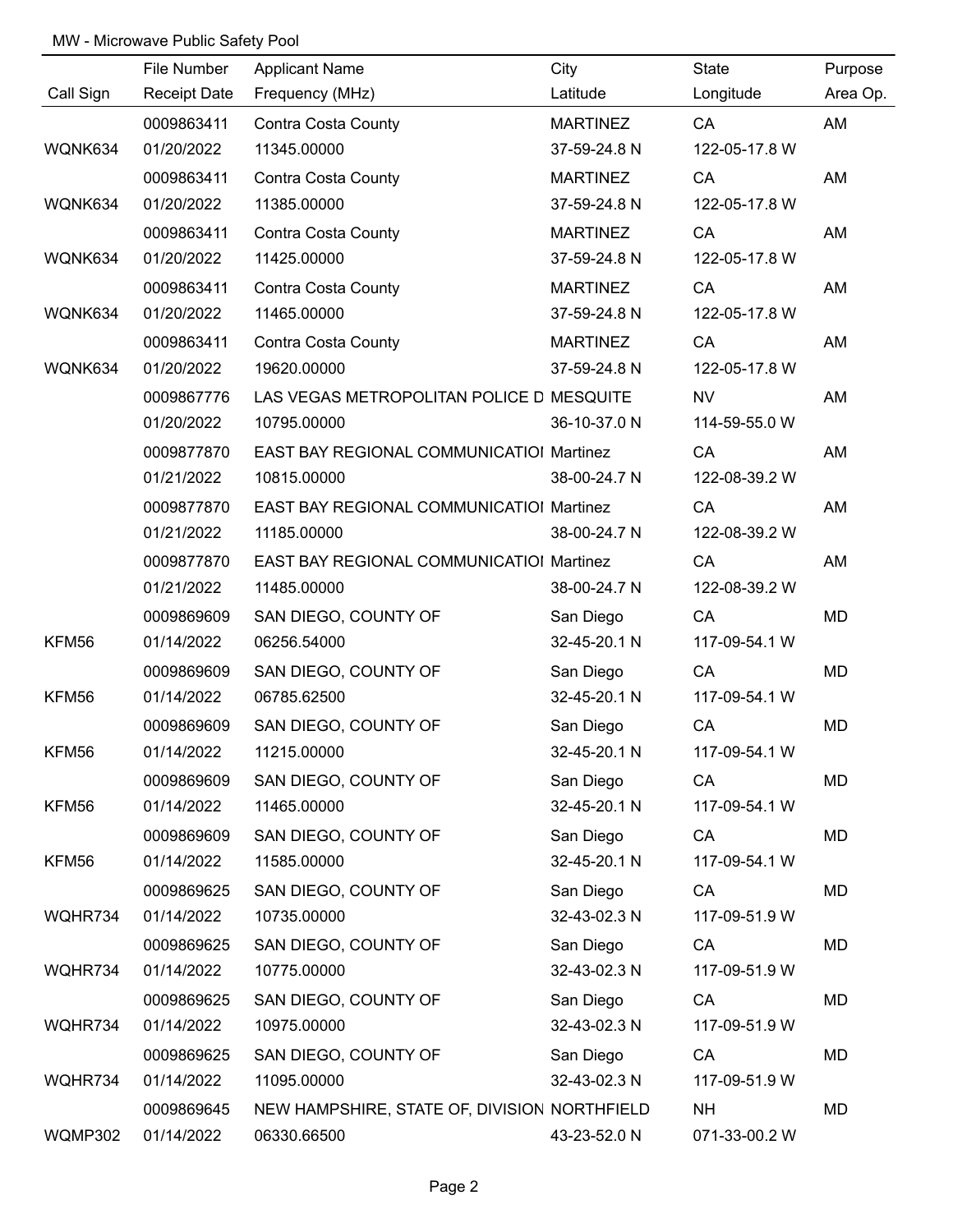|           | File Number         | <b>Applicant Name</b>                        | City         | State         | Purpose   |
|-----------|---------------------|----------------------------------------------|--------------|---------------|-----------|
| Call Sign | <b>Receipt Date</b> | Frequency (MHz)                              | Latitude     | Longitude     | Area Op.  |
|           | 0009869645          | NEW HAMPSHIRE, STATE OF, DIVISION NORTHFIELD |              | <b>NH</b>     | <b>MD</b> |
| WQMP302   | 01/14/2022          | 11645.00000                                  | 43-23-52.0 N | 071-33-00.2 W |           |
|           | 0009869647          | NEW HAMPSHIRE, STATE OF, DIVISION Laconia    |              | <b>NH</b>     | MD        |
| WQPP778   | 01/14/2022          | 06078.62500                                  | 43-33-29.0 N | 071-29-26.9 W |           |
|           | 0009869648          | NEW HAMPSHIRE, STATE OF, DIVISION LOUDON     |              | <b>NH</b>     | MD        |
| WQKK604   | 01/14/2022          | 10755.00000                                  | 43-16-44.3 N | 071-30-19.8 W |           |
|           | 0009869648          | NEW HAMPSHIRE, STATE OF, DIVISION LOUDON     |              | <b>NH</b>     | MD        |
| WQKK604   | 01/14/2022          | 11155.00000                                  | 43-16-44.3 N | 071-30-19.8 W |           |
|           | 0009869649          | NEW HAMPSHIRE, STATE OF, DIVISION CONCORD    |              | <b>NH</b>     | MD        |
| WQMP303   | 01/14/2022          | 11245.00000                                  | 43-12-25.5 N | 071-28-51.1 W |           |
|           | 0009869965          | City of Lakewood, CO                         | Lakewood     | CO            | MD        |
| WQHY492   | 01/14/2022          | 10935.00000                                  | 39-41-44.8 N | 105-09-55.6 W |           |
|           | 0009869965          | City of Lakewood, CO                         | Lakewood     | CO            | MD        |
| WQHY492   | 01/14/2022          | 11095.00000                                  | 39-41-44.8 N | 105-09-55.6 W |           |
|           | 0009869965          | City of Lakewood, CO                         | Lakewood     | CO            | MD        |
| WQHY492   | 01/14/2022          | 11115.00000                                  | 39-41-44.8 N | 105-09-55.6 W |           |
|           | 0009869965          | City of Lakewood, CO                         | Lakewood     | CO            | MD        |
| WQHY492   | 01/14/2022          | 11155.00000                                  | 39-41-44.8 N | 105-09-55.6 W |           |
|           | 0009869965          | City of Lakewood, CO                         | Lakewood     | CO            | MD        |
| WQHY492   | 01/14/2022          | 11185.00000                                  | 39-41-44.8 N | 105-09-55.6 W |           |
|           | 0009870000          | City of Lakewood, CO                         | IDLEDALE,    | CO            | MD        |
| WQVE550   | 01/14/2022          | 11425.00000                                  | 39-40-19.0 N | 105-13-07.0 W |           |
|           | 0009872780          | Austin, City of                              | Austin       | <b>TX</b>     | MD        |
| WPUG737   | 01/18/2022          | 05974.85000                                  | 30-18-37.7 N | 097-36-51.2 W |           |
|           | 0009872780          | Austin, City of                              | Austin       | <b>TX</b>     | MD        |
| WPUG737   | 01/18/2022          | 06123.10000                                  | 30-18-37.7 N | 097-36-51.2 W |           |
|           | 0009872780          | Austin, City of                              | Austin       | <b>TX</b>     | MD        |
| WPUG737   | 01/18/2022          | 06755.00000                                  | 30-18-37.7 N | 097-36-51.2 W |           |
|           | 0009872780          | Austin, City of                              | Austin       | <b>TX</b>     | MD        |
| WPUG737   | 01/18/2022          | 06815.00000                                  | 30-18-37.7 N | 097-36-51.2 W |           |
|           | 0009872780          | Austin, City of                              | Austin       | TX            | MD        |
| WPUG737   | 01/18/2022          | 06845.00000                                  | 30-18-37.7 N | 097-36-51.2 W |           |
|           | 0009872780          | Austin, City of                              | Austin       | TX            | MD        |
| WPUG737   | 01/18/2022          | 11035.00000                                  | 30-18-37.7 N | 097-36-51.2 W |           |
|           | 0009872780          | Austin, City of                              | Austin       | TX            | MD        |
| WPUG737   | 01/18/2022          | 11115.00000                                  | 30-18-37.7 N | 097-36-51.2 W |           |
|           | 0009872781          | AUSTIN, CITY OF                              | Austin       | <b>TX</b>     | MD        |
| WNTE722   | 01/18/2022          | 06034.15000                                  | 30-23-26.0 N | 097-50-38.0 W |           |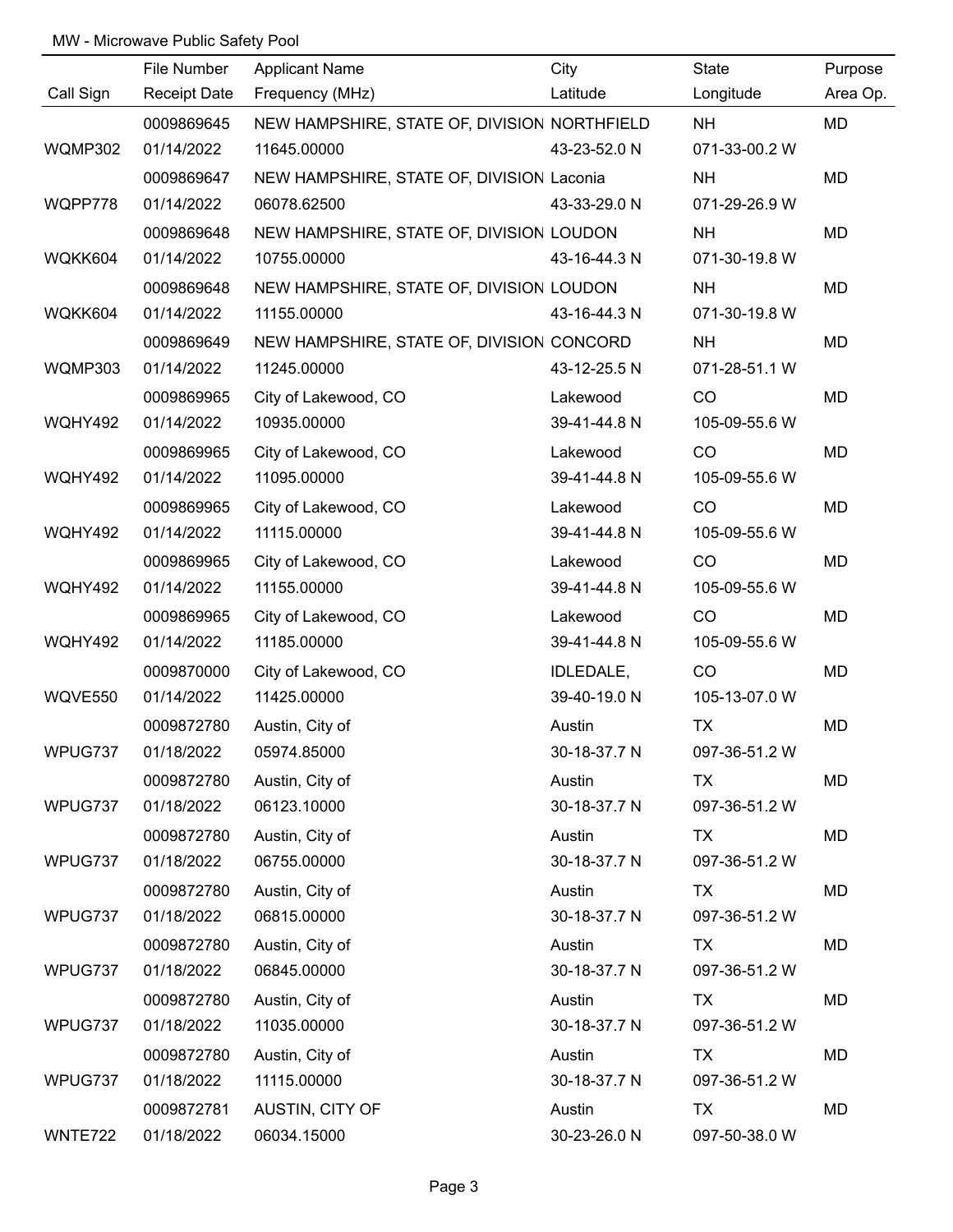|                | File Number         | <b>Applicant Name</b>        | City          | State          | Purpose   |
|----------------|---------------------|------------------------------|---------------|----------------|-----------|
| Call Sign      | <b>Receipt Date</b> | Frequency (MHz)              | Latitude      | Longitude      | Area Op.  |
|                | 0009872781          | AUSTIN, CITY OF              | Austin        | <b>TX</b>      | <b>MD</b> |
| WNTE722        | 01/18/2022          | 06123.10000                  | 30-23-26.0 N  | 097-50-38.0 W  |           |
|                | 0009872781          | AUSTIN, CITY OF              | Austin        | <b>TX</b>      | <b>MD</b> |
| WNTE722        | 01/18/2022          | 06152.75000                  | 30-23-26.0 N  | 097-50-38.0 W  |           |
|                | 0009872781          | AUSTIN, CITY OF              | Austin        | TX             | MD        |
| WNTE722        | 01/18/2022          | 06226.89000                  | 30-23-26.0 N  | 097-50-38.0 W  |           |
|                | 0009872781          | AUSTIN, CITY OF              | Austin        | <b>TX</b>      | MD        |
| WNTE722        | 01/18/2022          | 06555.00000                  | 30-23-26.0 N  | 097-50-38.0 W  |           |
|                | 0009872781          | AUSTIN, CITY OF              | Austin        | TX             | MD        |
| WNTE722        | 01/18/2022          | 06595.00000                  | 30-23-26.0 N  | 097-50-38.0 W  |           |
|                | 0009872781          | AUSTIN, CITY OF              | Austin        | TX             | MD        |
| WNTE722        | 01/18/2022          | 06685.00000                  | 30-23-26.0 N  | 097-50-38.0 W  |           |
|                | 0009872787          | Macon-Bibb County Government | Macon         | GA             | MD        |
| WQOX974        | 01/18/2022          | 05974.85000                  | 32-46-43.5 N  | 083-38-28.6 W  |           |
|                | 0009872787          | Macon-Bibb County Government | Macon         | GA             | MD        |
| WQOX974        | 01/18/2022          | 06345.49000                  | 32-46-43.5 N  | 083-38-28.6 W  |           |
|                | 0009872787          | Macon-Bibb County Government | Macon         | GA             | MD        |
| WQOX974        | 01/18/2022          | 11305.00000                  | 32-46-43.5 N  | 083-38-28.6 W  |           |
|                | 0009872787          | Macon-Bibb County Government | Macon         | GA             | MD        |
| WQOX974        | 01/18/2022          | 11345.00000                  | 32-46-43.5 N  | 083-38-28.6 W  |           |
|                | 0009872787          | Macon-Bibb County Government | Macon         | GA             | MD        |
| WQOX974        | 01/18/2022          | 11385.00000                  | 32-46-43.5 N  | 083-38-28.6 W  |           |
|                | 0009872787          | Macon-Bibb County Government | Macon         | GA             | MD        |
| <b>WQOX974</b> | 01/18/2022          | 11565.00000                  | 32-46-43.5 N  | 083-38-28.6 W  |           |
|                | 0009872788          | Macon-Bibb County Government | Macon         | GA             | MD        |
| <b>WQOX980</b> | 01/18/2022          | 06226.89000                  | 32-54-16.4 N  | 083-38-36.6 W  |           |
|                | 0009872788          | Macon-Bibb County Government | Macon         | GA             | MD        |
| <b>WQOX980</b> | 01/18/2022          | 06256.54000                  | 32-54-16.4 N  | 083-38-36.6 W  |           |
|                | 0009872788          | Macon-Bibb County Government | Macon         | GA             | MD        |
| <b>WQOX980</b> | 01/18/2022          | 10895.00000                  | 32-54-16.4 N  | 083-38-36.6 W  |           |
|                | 0009872788          | Macon-Bibb County Government | Macon         | GA             | MD        |
| <b>WQOX980</b> | 01/18/2022          | 11245.00000                  | 32-54-16.4 N  | 083-38-36.6 W  |           |
|                | 0009873087          | State of Rhode Island        | <b>EXETER</b> | R <sub>l</sub> | MD        |
| WJB66          | 01/18/2022          | 05974.85000                  | 41-33-36.3 N  | 071-39-45.2 W  |           |
|                | 0009873087          | State of Rhode Island        | <b>EXETER</b> | R <sub>l</sub> | <b>MD</b> |
| WJB66          | 01/18/2022          | 06004.50000                  | 41-33-36.3 N  | 071-39-45.2 W  |           |
|                | 0009873087          | State of Rhode Island        | <b>EXETER</b> | R <sub>l</sub> | MD        |
| WJB66          | 01/18/2022          | 06034.15000                  | 41-33-36.3 N  | 071-39-45.2 W  |           |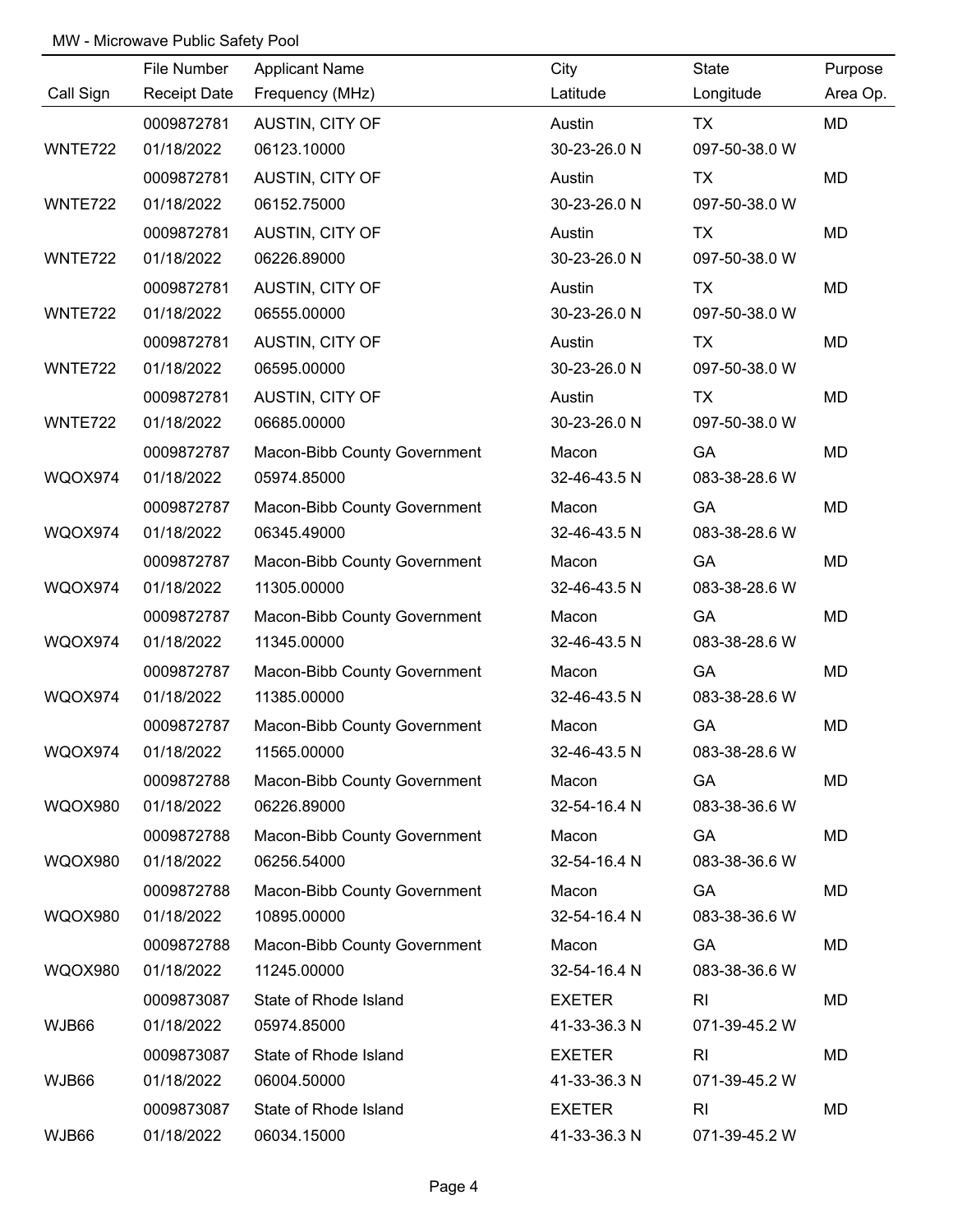|           | File Number         | <b>Applicant Name</b> | City           | State          | Purpose   |
|-----------|---------------------|-----------------------|----------------|----------------|-----------|
| Call Sign | <b>Receipt Date</b> | Frequency (MHz)       | Latitude       | Longitude      | Area Op.  |
|           | 0009873087          | State of Rhode Island | <b>EXETER</b>  | RI             | <b>MD</b> |
| WJB66     | 01/18/2022          | 06725.00000           | 41-33-36.3 N   | 071-39-45.2 W  |           |
|           | 0009873087          | State of Rhode Island | <b>EXETER</b>  | R <sub>l</sub> | MD        |
| WJB66     | 01/18/2022          | 06755.62500           | 41-33-36.3 N   | 071-39-45.2 W  |           |
|           | 0009873087          | State of Rhode Island | <b>EXETER</b>  | R <sub>l</sub> | MD        |
| WJB66     | 01/18/2022          | 06775.00000           | 41-33-36.3 N   | 071-39-45.2 W  |           |
|           | 0009873087          | State of Rhode Island | <b>EXETER</b>  | R <sub>l</sub> | MD        |
| WJB66     | 01/18/2022          | 06785.62500           | 41-33-36.3 N   | 071-39-45.2 W  |           |
|           | 0009873087          | State of Rhode Island | <b>EXETER</b>  | R <sub>l</sub> | MD        |
| WJB66     | 01/18/2022          | 06805.00000           | 41-33-36.3 N   | 071-39-45.2 W  |           |
|           | 0009873087          | State of Rhode Island | <b>EXETER</b>  | R <sub>l</sub> | MD        |
| WJB66     | 01/18/2022          | 06815.00000           | 41-33-36.3 N   | 071-39-45.2 W  |           |
|           | 0009873089          | State of Rhode Island | <b>LINCOLN</b> | R <sub>l</sub> | MD        |
| WJB70     | 01/18/2022          | 06034.15000           | 41-53-19.3 N   | 071-26-25.2 W  |           |
|           | 0009873089          | State of Rhode Island | <b>LINCOLN</b> | R <sub>l</sub> | MD        |
| WJB70     | 01/18/2022          | 06093.45000           | 41-53-19.3 N   | 071-26-25.2 W  |           |
|           | 0009873089          | State of Rhode Island | <b>LINCOLN</b> | R <sub>l</sub> | MD        |
| WJB70     | 01/18/2022          | 06745.00000           | 41-53-19.3 N   | 071-26-25.2 W  |           |
|           | 0009873089          | State of Rhode Island | <b>LINCOLN</b> | RI             | MD        |
| WJB70     | 01/18/2022          | 06765.00000           | 41-53-19.3 N   | 071-26-25.2 W  |           |
|           | 0009873089          | State of Rhode Island | <b>LINCOLN</b> | R <sub>l</sub> | MD        |
| WJB70     | 01/18/2022          | 06785.00000           | 41-53-19.3 N   | 071-26-25.2 W  |           |
|           | 0009873089          | State of Rhode Island | <b>LINCOLN</b> | R <sub>l</sub> | <b>MD</b> |
| WJB70     | 01/18/2022          | 06815.00000           | 41-53-19.3 N   | 071-26-25.2 W  |           |
|           | 0009873089          | State of Rhode Island | <b>LINCOLN</b> | R <sub>l</sub> | MD        |
| WJB70     | 01/18/2022          | 06835.00000           | 41-53-19.3 N   | 071-26-25.2 W  |           |
|           | 0009873089          | State of Rhode Island | <b>LINCOLN</b> | <b>RI</b>      | MD        |
| WJB70     | 01/18/2022          | 10576.25000           | 41-53-19.3 N   | 071-26-25.2 W  |           |
|           | 0009873089          | State of Rhode Island | <b>LINCOLN</b> | RI             | MD        |
| WJB70     | 01/18/2022          | 12390.00000           | 41-53-19.3 N   | 071-26-25.2 W  |           |
|           | 0009873089          | State of Rhode Island | <b>LINCOLN</b> | R <sub>l</sub> | MD.       |
| WJB70     | 01/18/2022          | 12430.00000           | 41-53-19.3 N   | 071-26-25.2 W  |           |
|           | 0009873090          | ULSTER COUNTY OF      | Ellenville     | NY             | MD        |
| WQXE277   | 01/18/2022          | 06226.89000           | 41-41-08.0 N   | 074-21-13.0 W  |           |
|           | 0009873090          | ULSTER COUNTY OF      | Ellenville     | <b>NY</b>      | <b>MD</b> |
| WQXE277   | 01/18/2022          | 06315.84000           | 41-41-08.0 N   | 074-21-13.0 W  |           |
|           | 0009873090          | ULSTER COUNTY OF      | Ellenville     | <b>NY</b>      | MD        |
| WQXE277   | 01/18/2022          | 06404.79000           | 41-41-08.0 N   | 074-21-13.0 W  |           |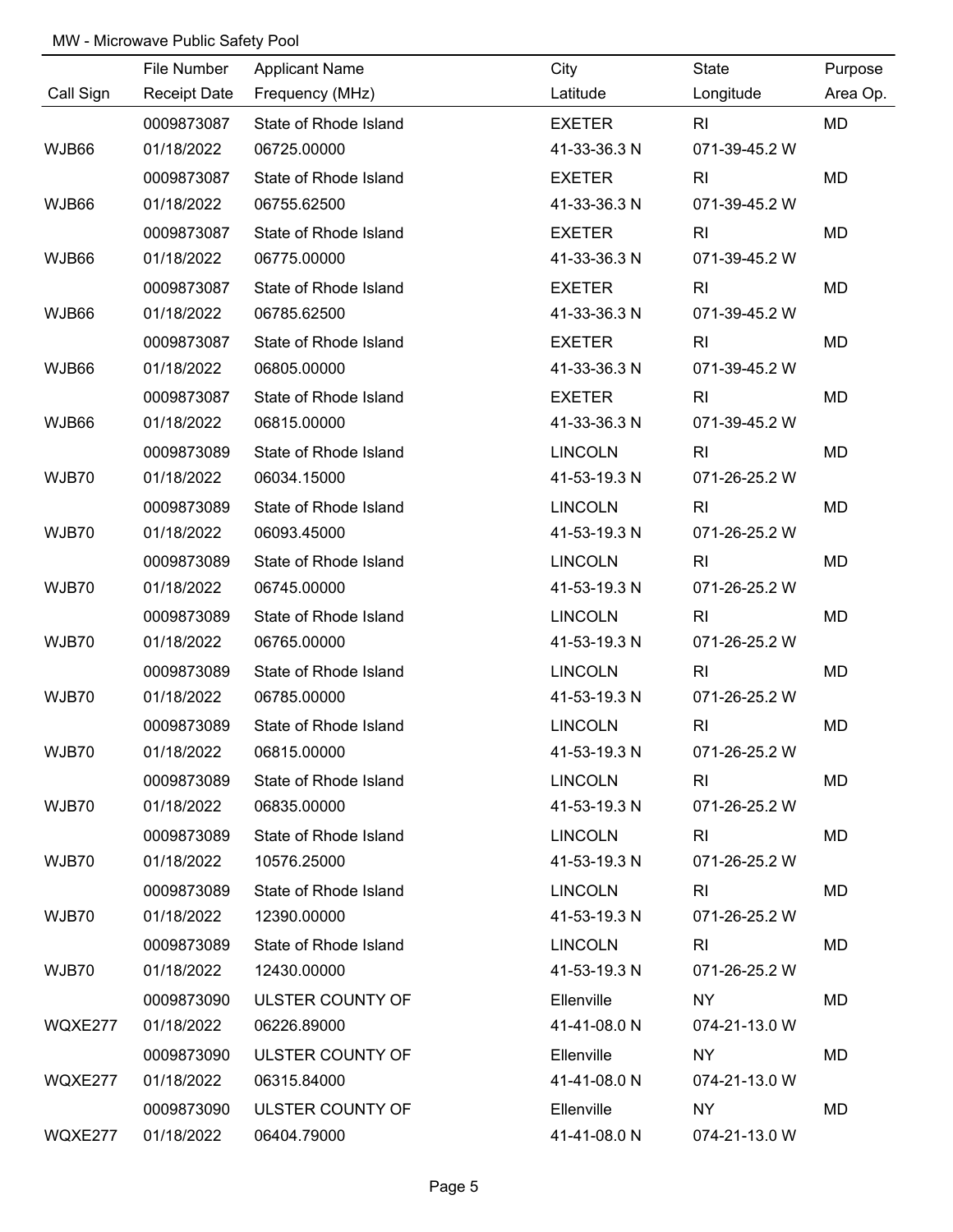|                | File Number         | <b>Applicant Name</b> | City              | State          | Purpose   |
|----------------|---------------------|-----------------------|-------------------|----------------|-----------|
| Call Sign      | <b>Receipt Date</b> | Frequency (MHz)       | Latitude          | Longitude      | Area Op.  |
|                | 0009873092          | State of Rhode Island | <b>SCITUATE</b>   | R <sub>l</sub> | <b>MD</b> |
| WJC97          | 01/18/2022          | 06226.89000           | 41-50-26.4 N      | 071-40-11.2 W  |           |
|                | 0009873092          | State of Rhode Island | <b>SCITUATE</b>   | R <sub>l</sub> | MD        |
| WJC97          | 01/18/2022          | 06315.84000           | 41-50-26.4 N      | 071-40-11.2 W  |           |
|                | 0009873092          | State of Rhode Island | <b>SCITUATE</b>   | R <sub>l</sub> | MD        |
| WJC97          | 01/18/2022          | 06345.49000           | 41-50-26.4 N      | 071-40-11.2 W  |           |
|                | 0009873092          | State of Rhode Island | <b>SCITUATE</b>   | R <sub>l</sub> | MD        |
| WJC97          | 01/18/2022          | 06595.62500           | 41-50-26.4 N      | 071-40-11.2 W  |           |
|                | 0009873092          | State of Rhode Island | <b>SCITUATE</b>   | R <sub>l</sub> | MD        |
| WJC97          | 01/18/2022          | 06605.00000           | 41-50-26.4 N      | 071-40-11.2 W  |           |
|                | 0009873092          | State of Rhode Island | <b>SCITUATE</b>   | R <sub>l</sub> | MD        |
| WJC97          | 01/18/2022          | 06630.00000           | 41-50-26.4 N      | 071-40-11.2 W  |           |
|                | 0009873092          | State of Rhode Island | <b>SCITUATE</b>   | R <sub>l</sub> | MD        |
| WJC97          | 01/18/2022          | 06645.00000           | 41-50-26.4 N      | 071-40-11.2 W  |           |
|                | 0009873092          | State of Rhode Island | <b>SCITUATE</b>   | R <sub>l</sub> | MD        |
| WJC97          | 01/18/2022          | 12390.00000           | 41-50-26.4 N      | 071-40-11.2 W  |           |
|                | 0009873093          | State of Rhode Island | PORTSMOUTH        | RI             | MD        |
| WJC95          | 01/18/2022          | 00953.10000           | 41-33-27.3 N      | 071-15-23.1 W  |           |
|                | 0009873093          | State of Rhode Island | <b>PORTSMOUTH</b> | R <sub>l</sub> | MD        |
| WJC95          | 01/18/2022          | 06197.24000           | 41-33-27.3 N      | 071-15-23.1 W  |           |
|                | 0009873093          | State of Rhode Island | <b>PORTSMOUTH</b> | RI             | MD        |
| WJC95          | 01/18/2022          | 06226.89000           | 41-33-27.3 N      | 071-15-23.1 W  |           |
|                | 0009873093          | State of Rhode Island | <b>PORTSMOUTH</b> | R <sub>l</sub> | MD        |
| WJC95          | 01/18/2022          | 06256.54000           | 41-33-27.3 N      | 071-15-23.1 W  |           |
|                | 0009873093          | State of Rhode Island | <b>PORTSMOUTH</b> | R <sub>l</sub> | MD        |
| WJC95          | 01/18/2022          | 06286.19000           | 41-33-27.3 N      | 071-15-23.1 W  |           |
|                | 0009873093          | State of Rhode Island | <b>PORTSMOUTH</b> | RI             | MD        |
| WJC95          | 01/18/2022          | 06555.00000           | 41-33-27.3 N      | 071-15-23.1 W  |           |
|                | 0009873093          | State of Rhode Island | <b>PORTSMOUTH</b> | RI             | MD        |
| WJC95          | 01/18/2022          | 06615.00000           | 41-33-27.3 N      | 071-15-23.1 W  |           |
|                | 0009873093          | State of Rhode Island | <b>PORTSMOUTH</b> | <b>RI</b>      | MD        |
| WJC95          | 01/18/2022          | 06625.62500           | 41-33-27.3 N      | 071-15-23.1 W  |           |
|                | 0009873093          | State of Rhode Island | <b>PORTSMOUTH</b> | RI             | MD        |
| WJC95          | 01/18/2022          | 06635.00000           | 41-33-27.3 N      | 071-15-23.1 W  |           |
|                | 0009873093          | State of Rhode Island | <b>PORTSMOUTH</b> | R <sub>l</sub> | MD        |
| WJC95          | 01/18/2022          | 06685.00000           | 41-33-27.3 N      | 071-15-23.1 W  |           |
|                | 0009873095          | State of Rhode Island | Providence        | R <sub>l</sub> | MD        |
| <b>WPNI553</b> | 01/18/2022          | 05945.20000           | 41-47-28.3 N      | 071-25-18.2 W  |           |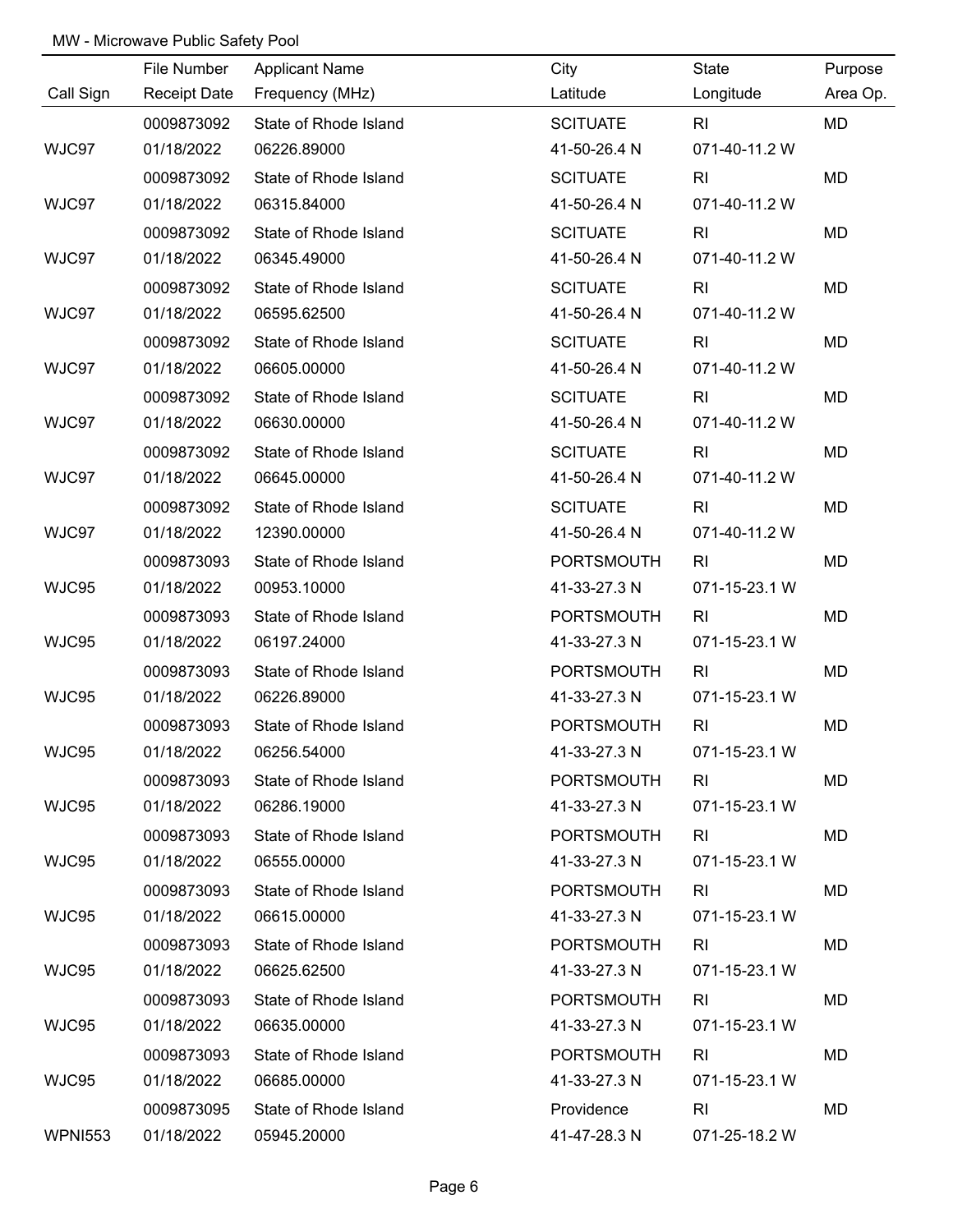|                | File Number         | <b>Applicant Name</b>                                       | City                | State          | Purpose  |
|----------------|---------------------|-------------------------------------------------------------|---------------------|----------------|----------|
| Call Sign      | <b>Receipt Date</b> | Frequency (MHz)                                             | Latitude            | Longitude      | Area Op. |
|                | 0009873095          | State of Rhode Island                                       | Providence          | R <sub>l</sub> | MD       |
| <b>WPNI553</b> | 01/18/2022          | 06286.19000                                                 | 41-47-28.3 N        | 071-25-18.2 W  |          |
|                | 0009873095          | State of Rhode Island                                       | Providence          | R <sub>l</sub> | MD       |
| <b>WPNI553</b> | 01/18/2022          | 06585.00000                                                 | 41-47-28.3 N        | 071-25-18.2 W  |          |
|                | 0009873095          | State of Rhode Island                                       | Providence          | RI             | MD       |
| <b>WPNI553</b> | 01/18/2022          | 06795.00000                                                 | 41-47-28.3 N        | 071-25-18.2 W  |          |
|                | 0009874874          | <b>Buncombe County</b>                                      | <b>FAIRVIEW</b>     | <b>NC</b>      | MD       |
| WQQF285        | 01/19/2022          | 10735.00000                                                 | 35-34-01.5 N        | 082-22-59.9 W  |          |
|                | 0009874874          | <b>Buncombe County</b>                                      | <b>FAIRVIEW</b>     | NC             | MD       |
| WQQF285        | 01/19/2022          | 10895.00000                                                 | 35-34-01.5 N        | 082-22-59.9 W  |          |
|                | 0009874874          | <b>Buncombe County</b>                                      | <b>FAIRVIEW</b>     | <b>NC</b>      | MD       |
| WQQF285        | 01/19/2022          | 10935.00000                                                 | 35-34-01.5 N        | 082-22-59.9 W  |          |
|                | 0009874874          | <b>Buncombe County</b>                                      | <b>FAIRVIEW</b>     | NC             | MD       |
| WQQF285        | 01/19/2022          | 17840.00000                                                 | 35-34-01.5 N        | 082-22-59.9 W  |          |
|                | 0009874874          | <b>Buncombe County</b>                                      | <b>FAIRVIEW</b>     | NC             | MD       |
| WQQF285        | 01/19/2022          | 17960.00000                                                 | 35-34-01.5 N        | 082-22-59.9 W  |          |
|                | 0009874874          | <b>Buncombe County</b>                                      | <b>FAIRVIEW</b>     | NC             | MD       |
| WQQF285        | 01/19/2022          | 23235.00000                                                 | 35-34-01.5 N        | 082-22-59.9 W  |          |
|                | 0009875521          | Matanuska-Susitna, Bourough of                              | <b>Meadow Lakes</b> | AK             | MD       |
| WQVH504        | 01/19/2022          | 06004.50000                                                 | 61-42-53.6 N        | 149-26-38.8 W  |          |
|                | 0009875521          | Matanuska-Susitna, Bourough of                              | <b>Meadow Lakes</b> | AK             | MD       |
| WQVH504        | 01/19/2022          | 06765.00000                                                 | 61-42-53.6 N        | 149-26-38.8 W  |          |
|                | 0009875521          | Matanuska-Susitna, Bourough of                              | <b>Meadow Lakes</b> | AK             | MD       |
| WQVH504        | 01/19/2022          | 06805.00000                                                 | 61-42-53.6 N        | 149-26-38.8 W  |          |
|                | 0009875521          | Matanuska-Susitna, Bourough of                              | <b>Meadow Lakes</b> | AK             | MD       |
| WQVH504        | 01/19/2022          | 10815.00000                                                 | 61-42-53.6 N        | 149-26-38.8 W  |          |
|                | 0009875521          | Matanuska-Susitna, Bourough of                              | <b>Meadow Lakes</b> | AK             | MD       |
| WQVH504        | 01/19/2022          | 10895.00000                                                 | 61-42-53.6 N        | 149-26-38.8 W  |          |
|                | 0009875634          | WOODBURN, CITY OF                                           | Woodburn            | <b>OR</b>      | MD       |
| WQPF361        | 01/19/2022          | 17865.00000                                                 | 45-09-03.4 N        | 122-50-36.5 W  |          |
|                | 0009875634          | WOODBURN, CITY OF                                           | Woodburn            | <b>OR</b>      | MD       |
| WQPF361        | 01/19/2022          | 17915.00000                                                 | 45-09-03.4 N        | 122-50-36.5 W  |          |
|                | 0009875634          | WOODBURN, CITY OF                                           | Woodburn            | <b>OR</b>      | MD       |
| WQPF361        | 01/19/2022          | 17965.00000                                                 | 45-09-03.4 N        | 122-50-36.5 W  |          |
|                | 0009875635          | Kansas State of, Kansas Department of T <sub>1</sub> PARKER |                     | KS             | MD       |
| WQEC784        | 01/19/2022          | 06585.00000                                                 | 38-18-12.0 N        | 094-57-36.0 W  |          |
|                | 0009875635          | Kansas State of, Kansas Department of Ti PARKER             |                     | KS             | MD       |
| WQEC784        | 01/19/2022          | 06595.00000                                                 | 38-18-12.0 N        | 094-57-36.0 W  |          |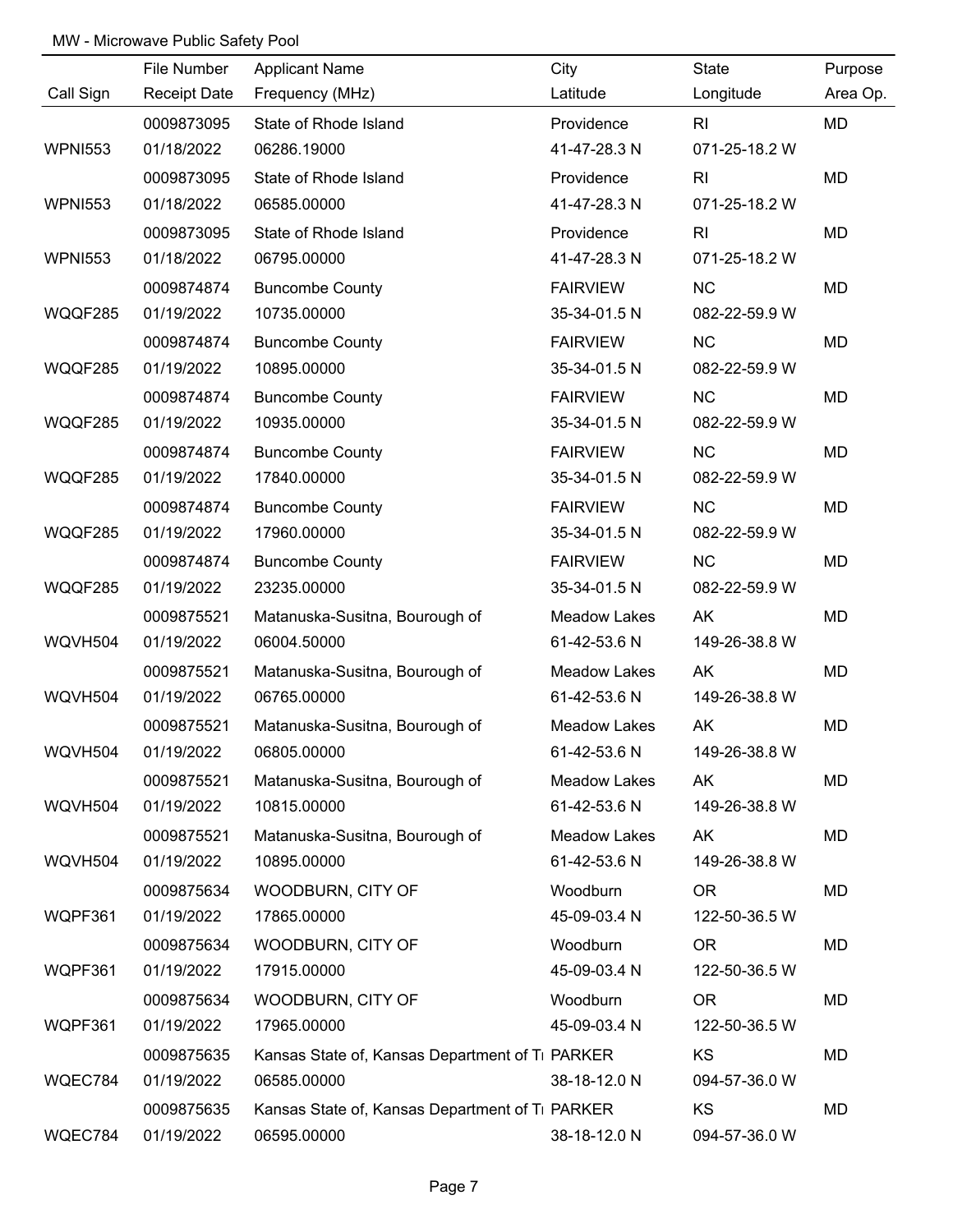|           | File Number         | <b>Applicant Name</b>                            | City         | State         | Purpose   |
|-----------|---------------------|--------------------------------------------------|--------------|---------------|-----------|
| Call Sign | <b>Receipt Date</b> | Frequency (MHz)                                  | Latitude     | Longitude     | Area Op.  |
|           | 0009875635          | Kansas State of, Kansas Department of Ti PARKER  |              | KS            | <b>MD</b> |
| WQEC784   | 01/19/2022          | 06645.00000                                      | 38-18-12.0 N | 094-57-36.0 W |           |
|           | 0009875635          | Kansas State of, Kansas Department of Ti PARKER  |              | KS.           | <b>MD</b> |
| WQEC784   | 01/19/2022          | 06658.75000                                      | 38-18-12.0 N | 094-57-36.0 W |           |
|           | 0009875635          | Kansas State of, Kansas Department of Ti PARKER  |              | KS            | <b>MD</b> |
| WQEC784   | 01/19/2022          | 06665.00000                                      | 38-18-12.0 N | 094-57-36.0 W |           |
|           | 0009875636          | Kansas State of, Kansas Department of Ti XENIA   |              | KS            | <b>MD</b> |
| WQED346   | 01/19/2022          | 06755.00000                                      | 37-56-13.0 N | 094-59-55.0 W |           |
|           | 0009875636          | Kansas State of, Kansas Department of Ti XENIA   |              | KS            | <b>MD</b> |
| WQED346   | 01/19/2022          | 06765.00000                                      | 37-56-13.0 N | 094-59-55.0 W |           |
|           | 0009875636          | Kansas State of, Kansas Department of Ti XENIA   |              | KS            | <b>MD</b> |
| WQED346   | 01/19/2022          | 06805.00000                                      | 37-56-13.0 N | 094-59-55.0 W |           |
|           | 0009875636          | Kansas State of, Kansas Department of Ti XENIA   |              | KS            | <b>MD</b> |
| WQED346   | 01/19/2022          | 06825.00000                                      | 37-56-13.0 N | 094-59-55.0 W |           |
|           | 0009875639          | Kansas State of, Kansas Department of Ti PAOLA   |              | KS            | MD        |
| WQEC783   | 01/19/2022          | 05945.20000                                      | 38-35-40.0 N | 095-00-06.0 W |           |
|           | 0009875639          | Kansas State of, Kansas Department of Ti PAOLA   |              | <b>KS</b>     | <b>MD</b> |
| WQEC783   | 01/19/2022          | 06745.00000                                      | 38-35-40.0 N | 095-00-06.0 W |           |
|           | 0009875639          | Kansas State of, Kansas Department of Ti PAOLA   |              | <b>KS</b>     | <b>MD</b> |
| WQEC783   | 01/19/2022          | 06818.75000                                      | 38-35-40.0 N | 095-00-06.0 W |           |
|           | 0009875640          | Kansas State of, Kansas Department of Ti WAVERLY |              | <b>KS</b>     | <b>MD</b> |
| WQEE215   | 01/19/2022          | 06825.00000                                      | 38-22-36.0 N | 095-38-04.0 W |           |
|           | 0009875646          | KANSAS, STATE OF, KANSAS DEPARTN ESKRIDGE        |              | KS            | <b>MD</b> |
| WQGM907   | 01/19/2022          | 06625.00000                                      | 38-52-13.0 N | 096-08-07.0 W |           |
|           | 0009875646          | KANSAS, STATE OF, KANSAS DEPARTN ESKRIDGE        |              | KS            | <b>MD</b> |
| WQGM907   | 01/19/2022          | 06665.00000                                      | 38-52-13.0 N | 096-08-07.0 W |           |
|           | 0009875646          | KANSAS, STATE OF, KANSAS DEPARTN ESKRIDGE        |              | KS            | MD        |
| WQGM907   | 01/19/2022          | 06673.75000                                      | 38-52-13.0 N | 096-08-07.0 W |           |
|           | 0009875647          | KANSAS, STATE OF                                 | Topeka       | KS            | <b>MD</b> |
| WQGM908   | 01/19/2022          | 06785.00000                                      | 39-03-58.0 N | 095-43-21.0 W |           |
|           | 0009875647          | KANSAS, STATE OF                                 | Topeka       | KS            | MD        |
| WQGM908   | 01/19/2022          | 06813.75000                                      | 39-03-58.0 N | 095-43-21.0 W |           |
|           | 0009875648          | Kansas, State of                                 | Chanute      | KS            | MD        |
| WQIH201   | 01/19/2022          | 05974.85000                                      | 37-39-54.2 N | 095-27-34.9 W |           |
|           | 0009875651          | <b>Amherst Fire Department</b>                   | Amherst      | <b>NH</b>     | MD        |
| WQSK997   | 01/19/2022          | 19675.00000                                      | 42-51-53.8 N | 071-36-56.6 W |           |
|           | 0009875652          | KANSAS STATE OF, KANSAS DEPARTM Vilas            |              | <b>KS</b>     | MD        |
| WQEC779   | 01/19/2022          | 06226.89000                                      | 37-42-08.2 N | 095-35-40.9 W |           |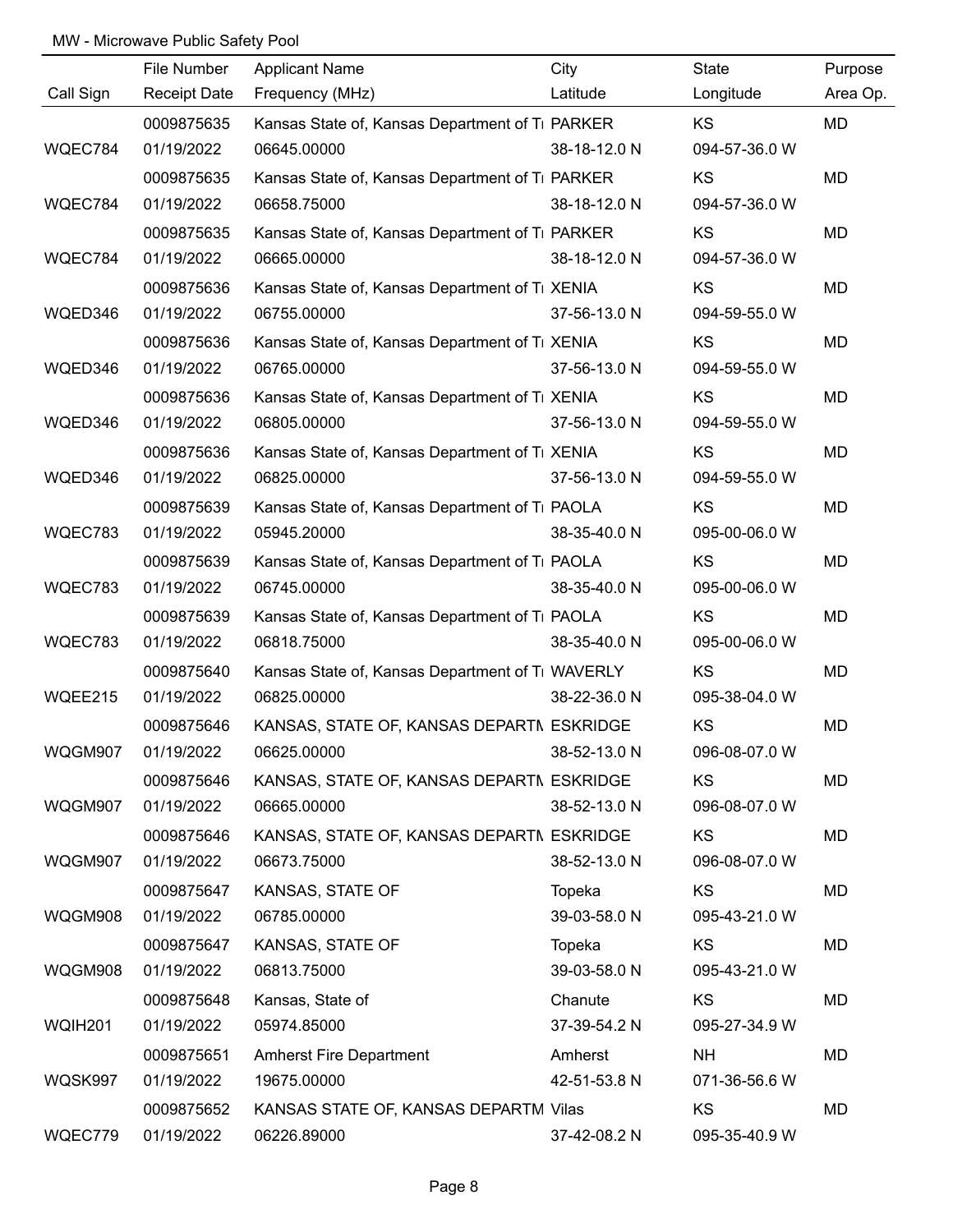|               | File Number         | <b>Applicant Name</b>                                 | City            | State         | Purpose  |
|---------------|---------------------|-------------------------------------------------------|-----------------|---------------|----------|
| Call Sign     | <b>Receipt Date</b> | Frequency (MHz)                                       | Latitude        | Longitude     | Area Op. |
|               | 0009875652          | KANSAS STATE OF, KANSAS DEPARTM Vilas                 |                 | KS            | MD       |
| WQEC779       | 01/19/2022          | 06605.00000                                           | 37-42-08.2 N    | 095-35-40.9 W |          |
|               | 0009875652          | KANSAS STATE OF, KANSAS DEPARTM Vilas                 |                 | KS            | MD       |
| WQEC779       | 01/19/2022          | 06645.00000                                           | 37-42-08.2 N    | 095-35-40.9 W |          |
|               | 0009875652          | KANSAS STATE OF, KANSAS DEPARTM Vilas                 |                 | KS            | MD       |
| WQEC779       | 01/19/2022          | 06665.00000                                           | 37-42-08.2 N    | 095-35-40.9 W |          |
|               | 0009875653          | Amherst, Town of                                      | Amherst         | <b>NH</b>     | MD       |
| WQSK996       | 01/19/2022          | 10735.00000                                           | 42-48-38.7 N    | 071-35-44.4 W |          |
|               | 0009875653          | Amherst, Town of                                      | Amherst         | <b>NH</b>     | MD       |
| WQSK996       | 01/19/2022          | 18015.00000                                           | 42-48-38.7 N    | 071-35-44.4 W |          |
|               | 0009875653          | Amherst, Town of                                      | Amherst         | <b>NH</b>     | MD       |
| WQSK996       | 01/19/2022          | 18115.00000                                           | 42-48-38.7 N    | 071-35-44.4 W |          |
|               | 0009875653          | Amherst, Town of                                      | Amherst         | <b>NH</b>     | MD       |
| WQSK996       | 01/19/2022          | 22475.00000                                           | 42-48-38.7 N    | 071-35-44.4 W |          |
|               | 0009875654          | KANSAS, STATE OF                                      | <b>READING</b>  | KS            | MD       |
| WQGM905       | 01/19/2022          | 06825.00000                                           | 38-30-28.0 N    | 096-05-36.0 W |          |
|               | 0009875655          | WOODBURN, CITY OF                                     | Woodburn        | <b>OR</b>     | MD       |
| WQPF362       | 01/19/2022          | 19425.00000                                           | 45-09-16.5 N    | 122-48-24.4 W |          |
|               | 0009875655          | WOODBURN, CITY OF                                     | Woodburn        | <b>OR</b>     | MD       |
| WQPF362       | 01/19/2022          | 19475.00000                                           | 45-09-16.5 N    | 122-48-24.4 W |          |
|               | 0009875655          | WOODBURN, CITY OF                                     | Woodburn        | <b>OR</b>     | MD       |
| WQPF362       | 01/19/2022          | 19525.00000                                           | 45-09-16.5 N    | 122-48-24.4 W |          |
|               | 0009875656          | Kansas State of, Kansas Department of Ti INDEPENDENCE |                 | KS            | MD       |
| WQED348       | 01/19/2022          | 06805.00000                                           | 37-13-49.0 N    | 095-50-26.0 W |          |
|               | 0009877306          | Boston, City of                                       | <b>Boston</b>   | MA            | MD       |
| WQZE826       | 01/20/2022          | 22875.00000                                           | 42-20-44.1 N    | 071-02-13.0 W |          |
|               | 0009877308          | Boston, City of                                       | East Boston     | MA            | MD       |
| WQZF724       | 01/20/2022          | 21675.00000                                           | 42-21-56.7 N    | 071-01-06.6 W |          |
|               | 0009877873          | Contra Costa County                                   | <b>ORINDA</b>   | CA            | MD       |
| KBF33         | 01/20/2022          | 11425.00000                                           | 37-53-01.1 N    | 122-13-19.0 W |          |
|               | 0009877873          | Contra Costa County                                   | <b>ORINDA</b>   | CA            | MD       |
| KBF33         | 01/20/2022          | 11625.00000                                           | 37-53-01.1 N    | 122-13-19.0 W |          |
|               | 0009877874          | Contra Costa County                                   | PLEASANT HILL   | CA            | MD       |
| WAV72         | 01/20/2022          | 11225.00000                                           | 37-55-34.7 N    | 122-04-44.8 W |          |
|               | 0009877874          | Contra Costa County                                   | PLEASANT HILL   | CA            | MD       |
| WAV72         | 01/20/2022          | 11505.00000                                           | 37-55-34.7 N    | 122-04-44.8 W |          |
|               | 0009877875          | Contra Costa County                                   | <b>RICHMOND</b> | CA            | MD       |
| <b>WEH764</b> | 01/20/2022          | 11135.00000                                           | 37-55-12.7 N    | 122-22-54.8 W |          |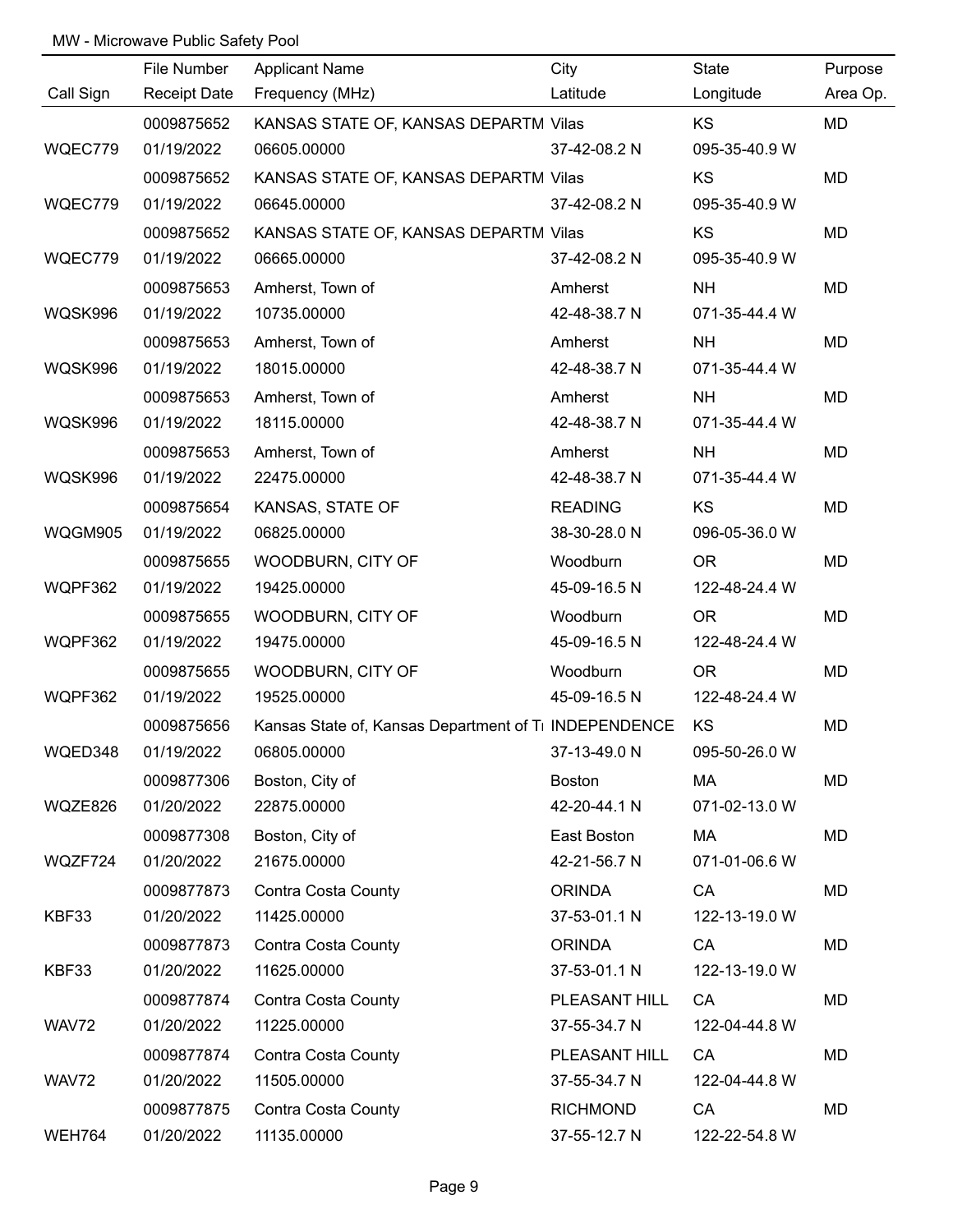|               | File Number         | <b>Applicant Name</b>      | City             | State         | Purpose  |
|---------------|---------------------|----------------------------|------------------|---------------|----------|
| Call Sign     | <b>Receipt Date</b> | Frequency (MHz)            | Latitude         | Longitude     | Area Op. |
|               | 0009877875          | <b>Contra Costa County</b> | <b>RICHMOND</b>  | CA            | MD       |
| <b>WEH764</b> | 01/20/2022          | 11585.00000                | 37-55-12.7 N     | 122-22-54.8 W |          |
|               | 0009877876          | Contra Costa County        | <b>RICHMOND</b>  | CA            | MD       |
| WNEZ369       | 01/20/2022          | 10632.50000                | 37-59-34.7 N     | 122-21-16.8 W |          |
|               | 0009877876          | Contra Costa County        | <b>RICHMOND</b>  | CA            | MD       |
| WNEZ369       | 01/20/2022          | 11425.00000                | 37-59-34.7 N     | 122-21-16.8 W |          |
|               | 0009877877          | Contra Costa County        | <b>MARTINEZ</b>  | CA            | MD       |
| WPOP279       | 01/20/2022          | 10935.00000                | 37-59-41.6 N     | 122-07-20.9 W |          |
|               | 0009877877          | Contra Costa County        | <b>MARTINEZ</b>  | CA            | MD       |
| WPOP279       | 01/20/2022          | 11245.00000                | 37-59-41.6 N     | 122-07-20.9 W |          |
|               | 0009877878          | Contra Costa County        | <b>CONCORD</b>   | CA            | MD       |
| <b>WEH765</b> | 01/20/2022          | 10855.00000                | 37-56-18.7 N     | 122-01-36.8 W |          |
|               | 0009877880          | <b>Contra Costa County</b> | <b>CLAYTON</b>   | CA            | MD       |
| <b>KNI41</b>  | 01/20/2022          | 10815.00000                | 37-56-34.7 N     | 121-53-27.8 W |          |
|               | 0009877880          | <b>Contra Costa County</b> | <b>CLAYTON</b>   | CA            | MD       |
| <b>KNI41</b>  | 01/20/2022          | 10855.00000                | 37-56-34.7 N     | 121-53-27.8 W |          |
|               | 0009877880          | <b>Contra Costa County</b> | <b>CLAYTON</b>   | CA            | MD       |
| <b>KNI41</b>  | 01/20/2022          | 10975.00000                | 37-56-34.7 N     | 121-53-27.8 W |          |
|               | 0009877880          | <b>Contra Costa County</b> | <b>CLAYTON</b>   | CA            | MD       |
| <b>KNI41</b>  | 01/20/2022          | 11015.00000                | 37-56-34.7 N     | 121-53-27.8 W |          |
|               | 0009877881          | Contra Costa County        | <b>TASSAJARA</b> | CA            | MD       |
| <b>WEH760</b> | 01/20/2022          | 11265.00000                | 37-48-51.7 N     | 121-48-29.8 W |          |
|               | 0009877881          | Contra Costa County        | <b>TASSAJARA</b> | CA            | MD       |
| <b>WEH760</b> | 01/20/2022          | 11305.00000                | 37-48-51.7 N     | 121-48-29.8 W |          |
|               | 0009877881          | Contra Costa County        | <b>TASSAJARA</b> | CA            | MD       |
| <b>WEH760</b> | 01/20/2022          | 11585.00000                | 37-48-51.7 N     | 121-48-29.8 W |          |
|               | 0009877882          | Contra Costa County        | Pittsburg        | CA            | MD       |
| <b>WEF902</b> | 01/20/2022          | 11345.00000                | 38-00-34.3 N     | 121-53-09.0 W |          |
|               | 0009877883          | Contra Costa County        | <b>OAKLEY</b>    | CA            | MD       |
| WNEM285       | 01/20/2022          | 10775.00000                | 37-59-48.8 N     | 121-42-49.3 W |          |
|               | 0009878880          | CONTRA COSTA, COUNTY OF    | <b>SAN RAMON</b> | CA            | MD       |
| KYQ73         | 01/21/2022          | 06286.19000                | 37-48-57.0 N     | 122-03-44.7 W |          |
|               | 0009878880          | CONTRA COSTA, COUNTY OF    | <b>SAN RAMON</b> | CA            | MD       |
| KYQ73         | 01/21/2022          | 06345.49000                | 37-48-57.0 N     | 122-03-44.7 W |          |
|               | 0009878880          | CONTRA COSTA, COUNTY OF    | <b>SAN RAMON</b> | CA            | MD       |
| KYQ73         | 01/21/2022          | 10715.00000                | 37-48-57.0 N     | 122-03-44.7 W |          |
|               | 0009878880          | CONTRA COSTA, COUNTY OF    | <b>SAN RAMON</b> | CA            | MD       |
| KYQ73         | 01/21/2022          | 10735.00000                | 37-48-57.0 N     | 122-03-44.7 W |          |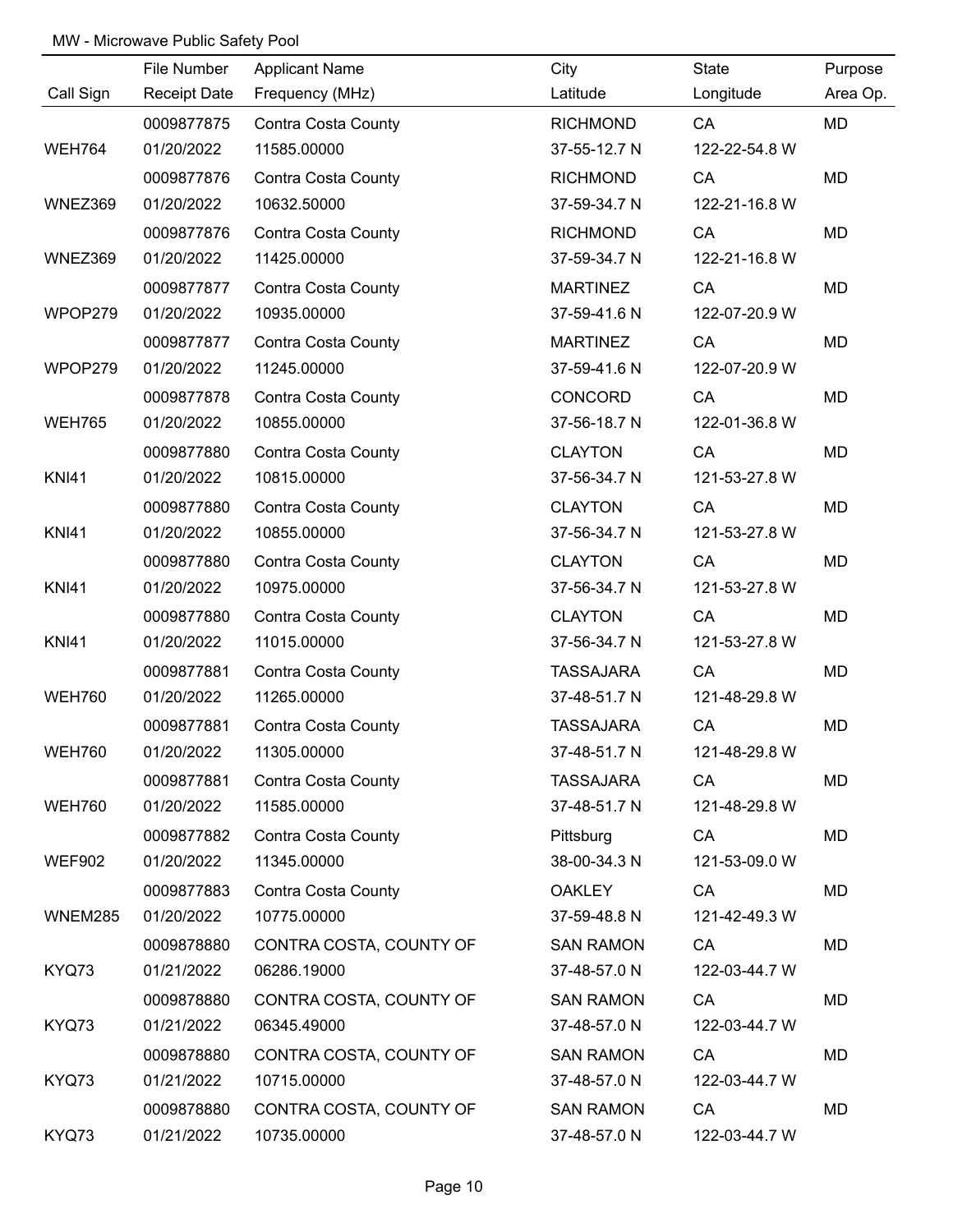|                | File Number         | <b>Applicant Name</b>     | City             | State         | Purpose   |
|----------------|---------------------|---------------------------|------------------|---------------|-----------|
| Call Sign      | <b>Receipt Date</b> | Frequency (MHz)           | Latitude         | Longitude     | Area Op.  |
|                | 0009878880          | CONTRA COSTA, COUNTY OF   | <b>SAN RAMON</b> | CA            | <b>MD</b> |
| KYQ73          | 01/21/2022          | 10835.00000               | 37-48-57.0 N     | 122-03-44.7 W |           |
|                | 0009878880          | CONTRA COSTA, COUNTY OF   | <b>SAN RAMON</b> | CA            | <b>MD</b> |
| KYQ73          | 01/21/2022          | 10875.00000               | 37-48-57.0 N     | 122-03-44.7 W |           |
|                | 0009878880          | CONTRA COSTA, COUNTY OF   | <b>SAN RAMON</b> | CA            | MD        |
| KYQ73          | 01/21/2022          | 10935.00000               | 37-48-57.0 N     | 122-03-44.7 W |           |
|                | 0009878880          | CONTRA COSTA, COUNTY OF   | <b>SAN RAMON</b> | CA            | MD        |
| KYQ73          | 01/21/2022          | 10955.00000               | 37-48-57.0 N     | 122-03-44.7 W |           |
|                | 0009878880          | CONTRA COSTA, COUNTY OF   | <b>SAN RAMON</b> | CA            | MD        |
| KYQ73          | 01/21/2022          | 11015.00000               | 37-48-57.0 N     | 122-03-44.7 W |           |
|                | 0009878880          | CONTRA COSTA, COUNTY OF   | <b>SAN RAMON</b> | CA            | MD        |
| KYQ73          | 01/21/2022          | 11075.00000               | 37-48-57.0 N     | 122-03-44.7 W |           |
|                | 0009878880          | CONTRA COSTA, COUNTY OF   | <b>SAN RAMON</b> | CA            | MD        |
| KYQ73          | 01/21/2022          | 11095.00000               | 37-48-57.0 N     | 122-03-44.7 W |           |
|                | 0009878880          | CONTRA COSTA, COUNTY OF   | <b>SAN RAMON</b> | CA            | MD        |
| KYQ73          | 01/21/2022          | 11115.00000               | 37-48-57.0 N     | 122-03-44.7 W |           |
|                | 0009878880          | CONTRA COSTA, COUNTY OF   | <b>SAN RAMON</b> | CA            | MD        |
| KYQ73          | 01/21/2022          | 11155.00000               | 37-48-57.0 N     | 122-03-44.7 W |           |
|                | 0009879216          | <b>County of Monterey</b> | San Ardo         | CA            | MD        |
| <b>WQNP858</b> | 01/21/2022          | 06625.00000               | 35-57-04.8 N     | 121-00-05.9 W |           |
|                | 0009879216          | <b>County of Monterey</b> | San Ardo         | CA            | MD        |
| <b>WQNP858</b> | 01/21/2022          | 11385.00000               | 35-57-04.8 N     | 121-00-05.9 W |           |
|                | 0009879271          | Phoenix, City of          | Phoenix          | AZ            | MD        |
| WQPS934        | 01/21/2022          | 10835.00000               | 33-25-15.0 N     | 112-06-43.0 W |           |
|                | 0009879271          | Phoenix, City of          | Phoenix          | AZ            | MD        |
| WQPS934        | 01/21/2022          | 11545.00000               | 33-25-15.0 N     | 112-06-43.0 W |           |
|                | 0009879271          | Phoenix, City of          | Phoenix          | AZ            | MD        |
| WQPS934        | 01/21/2022          | 17880.00000               | 33-25-15.0 N     | 112-06-43.0 W |           |
|                | 0009879302          | Monterey, County of       | Carmel           | CA            | MD        |
| WQWM897        | 01/21/2022          | 10775.00000               | 36-34-35.1 N     | 121-52-43.1 W |           |
|                | 0009879302          | Monterey, County of       | Carmel           | CA            | MD        |
| WQWM897        | 01/21/2022          | 10855.00000               | 36-34-35.1 N     | 121-52-43.1 W |           |
|                | 0009879302          | Monterey, County of       | Carmel           | CA            | MD        |
| WQWM897        | 01/21/2022          | 21885.00000               | 36-34-35.1 N     | 121-52-43.1 W |           |
|                | 0009879315          | <b>County of Monterey</b> | <b>SALINAS</b>   | CA            | MD        |
| <b>WEF668</b>  | 01/21/2022          | 05945.20000               | 36-31-51.0 N     | 121-36-52.2 W |           |
|                | 0009879315          | <b>County of Monterey</b> | <b>SALINAS</b>   | CA            | MD        |
| <b>WEF668</b>  | 01/21/2022          | 06004.50000               | 36-31-51.0 N     | 121-36-52.2 W |           |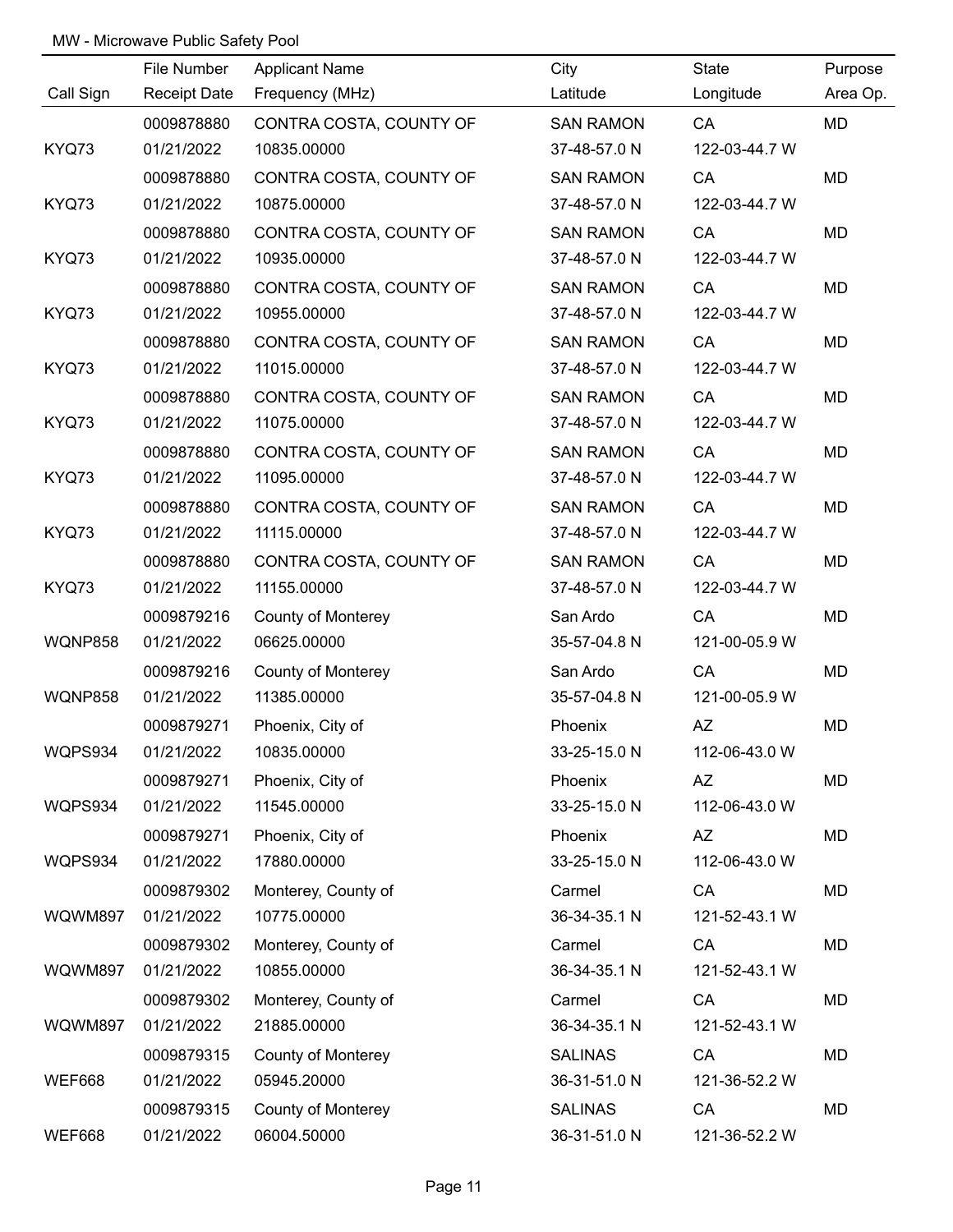|               | File Number         | <b>Applicant Name</b>     | City           | State         | Purpose  |
|---------------|---------------------|---------------------------|----------------|---------------|----------|
| Call Sign     | <b>Receipt Date</b> | Frequency (MHz)           | Latitude       | Longitude     | Area Op. |
|               | 0009879315          | <b>County of Monterey</b> | <b>SALINAS</b> | CA            | MD       |
| <b>WEF668</b> | 01/21/2022          | 06034.15000               | 36-31-51.0 N   | 121-36-52.2 W |          |
|               | 0009879315          | <b>County of Monterey</b> | <b>SALINAS</b> | <b>CA</b>     | MD       |
| <b>WEF668</b> | 01/21/2022          | 06063.80000               | 36-31-51.0 N   | 121-36-52.2 W |          |
|               | 0009879315          | County of Monterey        | <b>SALINAS</b> | CA            | MD       |
| <b>WEF668</b> | 01/21/2022          | 06073.68000               | 36-31-51.0 N   | 121-36-52.2 W |          |
|               | 0009879315          | <b>County of Monterey</b> | <b>SALINAS</b> | CA            | MD       |
| <b>WEF668</b> | 01/21/2022          | 06093.45000               | 36-31-51.0 N   | 121-36-52.2 W |          |
|               | 0009879315          | <b>County of Monterey</b> | <b>SALINAS</b> | CA            | MD       |
| <b>WEF668</b> | 01/21/2022          | 06123.10000               | 36-31-51.0 N   | 121-36-52.2 W |          |
|               | 0009879315          | <b>County of Monterey</b> | <b>SALINAS</b> | <b>CA</b>     | MD       |
| <b>WEF668</b> | 01/21/2022          | 10755.00000               | 36-31-51.0 N   | 121-36-52.2 W |          |
|               | 0009879315          | <b>County of Monterey</b> | <b>SALINAS</b> | CA            | MD       |
| <b>WEF668</b> | 01/21/2022          | 10775.00000               | 36-31-51.0 N   | 121-36-52.2 W |          |
|               | 0009879315          | <b>County of Monterey</b> | <b>SALINAS</b> | CA            | MD       |
| <b>WEF668</b> | 01/21/2022          | 10995.00000               | 36-31-51.0 N   | 121-36-52.2 W |          |
|               | 0009879315          | <b>County of Monterey</b> | <b>SALINAS</b> | CA            | MD       |
| <b>WEF668</b> | 01/21/2022          | 11075.00000               | 36-31-51.0 N   | 121-36-52.2 W |          |
|               | 0009879315          | <b>County of Monterey</b> | <b>SALINAS</b> | CA            | MD       |
| <b>WEF668</b> | 01/21/2022          | 11095.00000               | 36-31-51.0 N   | 121-36-52.2 W |          |
|               | 0009879324          | Monterey, County of       | Salinas        | CA            | MD       |
| WQWX416       | 01/21/2022          | 11245.00000               | 36-34-59.9 N   | 121-45-34.3 W |          |
|               | 0009879324          | Monterey, County of       | Salinas        | CA            | MD       |
| WQWX416       | 01/21/2022          | 11265.00000               | 36-34-59.9 N   | 121-45-34.3 W |          |
|               | 0009879324          | Monterey, County of       | Salinas        | CA            | MD       |
| WQWX416       | 01/21/2022          | 11345.00000               | 36-34-59.9 N   | 121-45-34.3 W |          |
|               | 0009879324          | Monterey, County of       | Salinas        | CA            | MD       |
| WQWX416       | 01/21/2022          | 11485.00000               | 36-34-59.9 N   | 121-45-34.3 W |          |
|               | 0009879350          | Monterey, County of       | Seaside        | CA            | MD       |
| WQXF258       | 01/21/2022          | 11505.00000               | 36-37-55.1 N   | 121-48-00.4 W |          |
|               | 0009879350          | Monterey, County of       | Seaside        | CA            | MD       |
| WQXF258       | 01/21/2022          | 23135.00000               | 36-37-55.1 N   | 121-48-00.4 W |          |
|               | 0009879380          | Monterey, County of       | Carmel         | CA            | MD       |
| WQWX419       | 01/21/2022          | 10835.00000               | 36-29-22.6 N   | 121-47-11.6 W |          |
|               | 0009879380          | Monterey, County of       | Carmel         | CA            | MD       |
| WQWX419       | 01/21/2022          | 10855.00000               | 36-29-22.6 N   | 121-47-11.6 W |          |
|               | 0009879380          | Monterey, County of       | Carmel         | CA            | MD       |
| WQWX419       | 01/21/2022          | 10995.00000               | 36-29-22.6 N   | 121-47-11.6 W |          |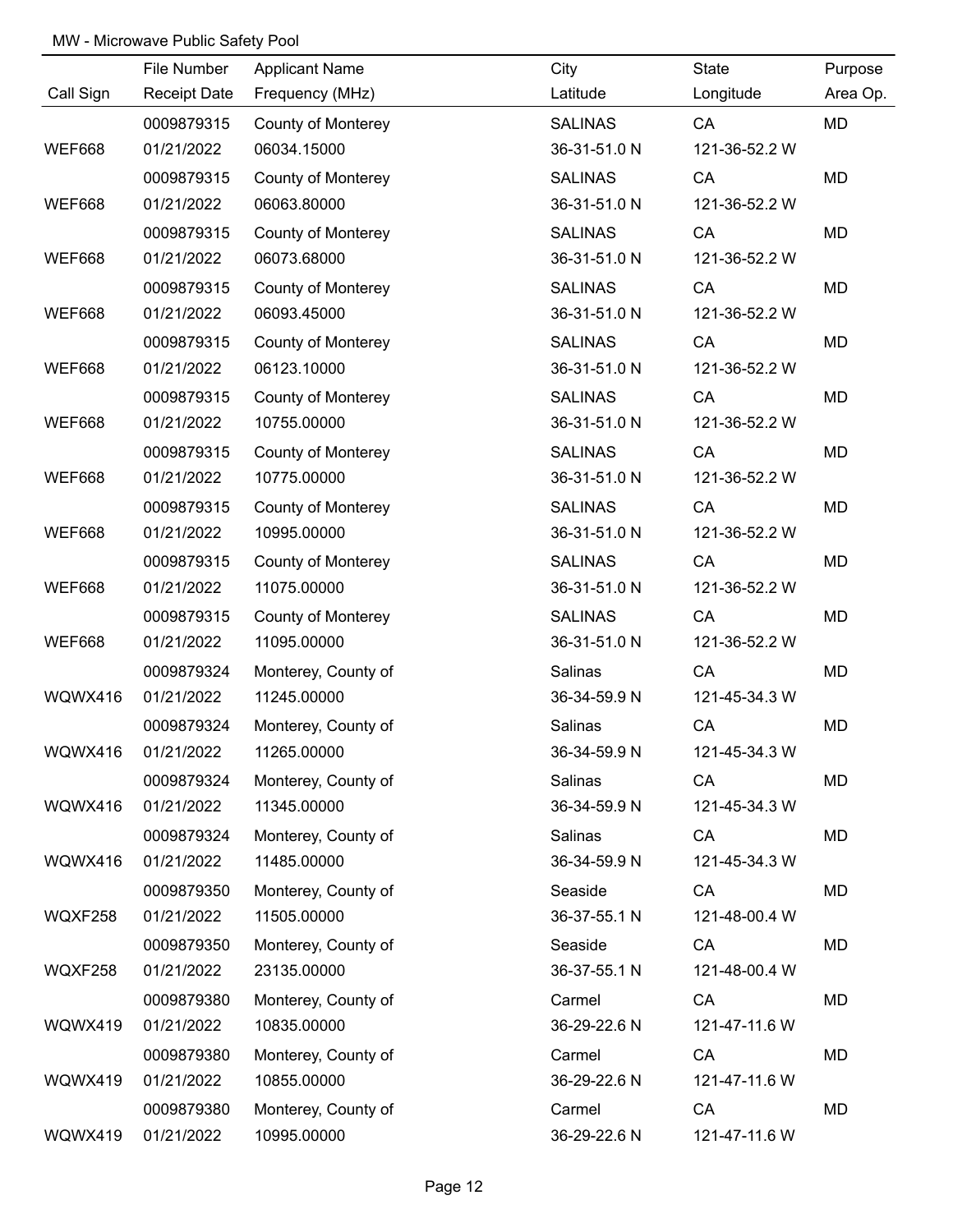|           | File Number         | <b>Applicant Name</b>      | City            | State         | Purpose   |
|-----------|---------------------|----------------------------|-----------------|---------------|-----------|
| Call Sign | <b>Receipt Date</b> | Frequency (MHz)            | Latitude        | Longitude     | Area Op.  |
|           | 0009879380          | Monterey, County of        | Carmel          | CA            | MD        |
| WQWX419   | 01/21/2022          | 11015.00000                | 36-29-22.6 N    | 121-47-11.6 W |           |
|           | 0009879429          | PHOENIX, CITY OF           | <b>PHOENIX</b>  | <b>AZ</b>     | MD        |
| WNEZ385   | 01/21/2022          | 11055.00000                | 33-25-30.2 N    | 112-06-18.5 W |           |
|           | 0009879429          | PHOENIX, CITY OF           | <b>PHOENIX</b>  | AZ            | MD        |
| WNEZ385   | 01/21/2022          | 11095.00000                | 33-25-30.2 N    | 112-06-18.5 W |           |
|           | 0009879429          | PHOENIX, CITY OF           | <b>PHOENIX</b>  | AZ            | MD        |
| WNEZ385   | 01/21/2022          | 19320.00000                | 33-25-30.2 N    | 112-06-18.5 W |           |
|           | 0009879429          | PHOENIX, CITY OF           | <b>PHOENIX</b>  | <b>AZ</b>     | MD        |
| WNEZ385   | 01/21/2022          | 19440.00000                | 33-25-30.2 N    | 112-06-18.5 W |           |
|           | 0009879482          | PHOENIX, CITY OF           | <b>PHOENIX</b>  | AZ            | MD        |
| WPJC387   | 01/21/2022          | 11585.00000                | 33-26-55.1 N    | 112-04-38.5 W |           |
|           | 0009879482          | PHOENIX, CITY OF           | <b>PHOENIX</b>  | AZ            | MD        |
| WPJC387   | 01/21/2022          | 17760.00000                | 33-26-55.1 N    | 112-04-38.5 W |           |
|           | 0009870035          | Pueblo of Nambe            | <b>SANTA FE</b> | <b>NM</b>     | <b>NE</b> |
|           | 01/14/2022          | 11485.00000                | 35-52-43.0 N    | 106-03-56.9 W |           |
|           | 0009870035          | Pueblo of Nambe            | <b>SANTA FE</b> | <b>NM</b>     | <b>NE</b> |
|           | 01/14/2022          | 11565.00000                | 35-52-43.0 N    | 106-03-56.9 W |           |
|           | 0009870036          | Pueblo of Nambe            | <b>SANTA FE</b> | <b>NM</b>     | <b>NE</b> |
|           | 01/14/2022          | 10915.00000                | 35-53-55.1 N    | 105-53-54.1 W |           |
|           | 0009870036          | Pueblo of Nambe            | <b>SANTA FE</b> | <b>NM</b>     | <b>NE</b> |
|           | 01/14/2022          | 10995.00000                | 35-53-55.1 N    | 105-53-54.1 W |           |
|           | 0009870036          | Pueblo of Nambe            | <b>SANTA FE</b> | <b>NM</b>     | <b>NE</b> |
|           | 01/14/2022          | 11075.00000                | 35-53-55.1 N    | 105-53-54.1 W |           |
|           | 0009870037          | Pueblo of Nambe            | <b>SANTA FE</b> | <b>NM</b>     | <b>NE</b> |
|           | 01/14/2022          | 11405.00000                | 35-53-14.0 N    | 105-57-00.4 W |           |
|           | 0009873088          | Ulster County of           | Saugerties      | NY            | <b>NE</b> |
|           | 01/18/2022          | 05974.85000                | 42-07-29.3 N    | 073-59-18.7 W |           |
|           | 0009873779          | <b>Bosque County</b>       | Clifton         | TX            | <b>NE</b> |
|           | 01/18/2022          | 11645.00000                | 31-46-27.1 N    | 097-35-17.5 W |           |
|           | 0009873785          | <b>Bosque County</b>       | Meridian        | TX            | <b>NE</b> |
|           | 01/18/2022          | 11155.00000                | 31-54-17.7 N    | 097-40-50.5 W |           |
|           | 0009874159          | El Monte Police Department | Montebello      | CA            | <b>NE</b> |
|           | 01/18/2022          | 11565.00000                | 34-01-57.1 N    | 118-05-53.6 W |           |
|           | 0009874160          | El Monte Police Department | El Monte        | CA            | <b>NE</b> |
|           | 01/18/2022          | 11035.00000                | 34-04-47.0 N    | 118-02-31.7 W |           |
|           | 0009874160          | El Monte Police Department | El Monte        | CA            | <b>NE</b> |
|           | 01/18/2022          | 11075.00000                | 34-04-47.0 N    | 118-02-31.7 W |           |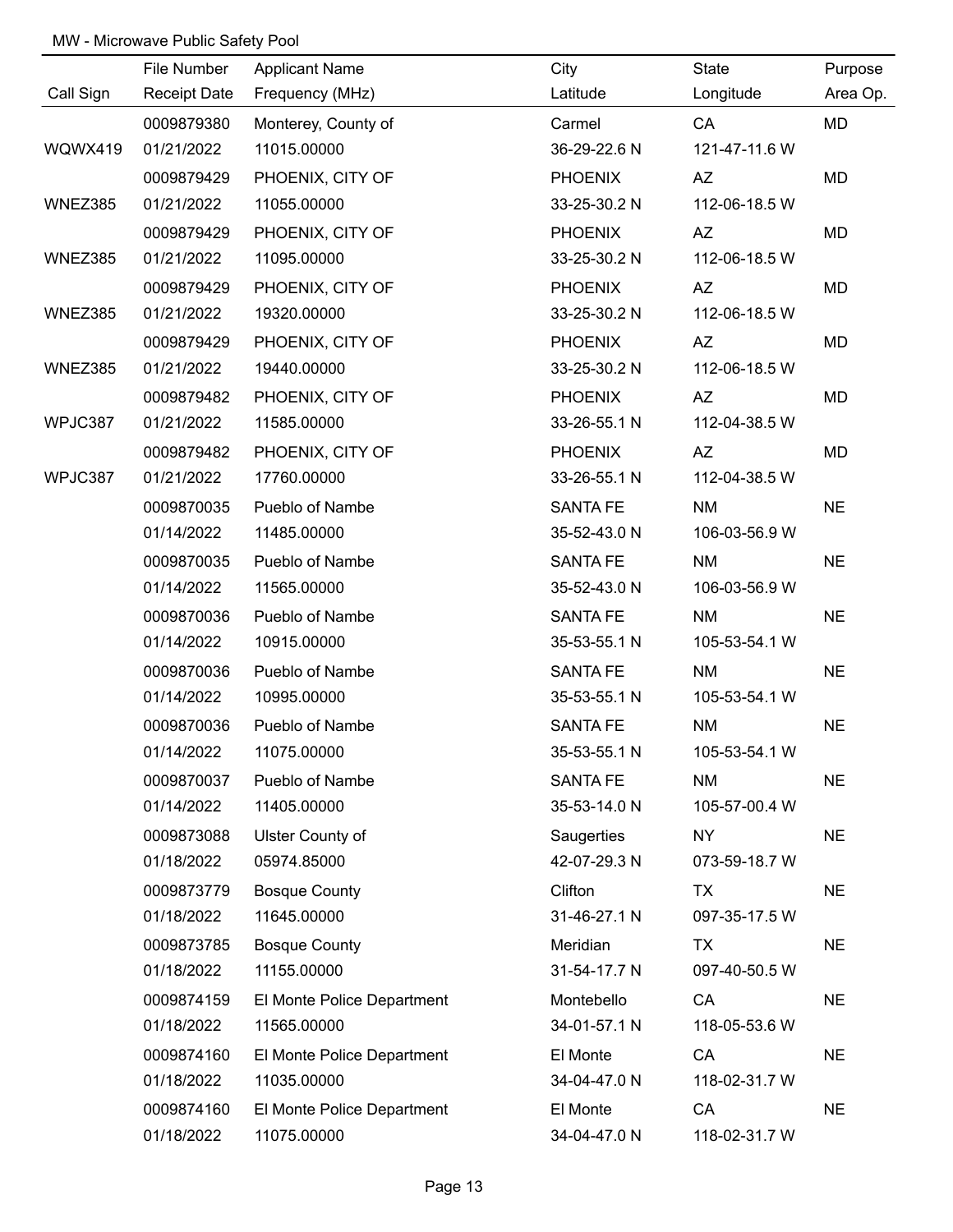|           | File Number         | <b>Applicant Name</b>                             | City                  | State         | Purpose   |
|-----------|---------------------|---------------------------------------------------|-----------------------|---------------|-----------|
| Call Sign | <b>Receipt Date</b> | Frequency (MHz)                                   | Latitude              | Longitude     | Area Op.  |
|           | 0009874161          | El Monte Police Department                        | El Monte              | CA            | <b>NE</b> |
|           | 01/18/2022          | 11525.00000                                       | 34-04-17.5 N          | 118-01-47.0 W |           |
|           | 0009874299          | Pacific Gas and Electric Company                  | <b>ALAMO</b>          | CA            | <b>NE</b> |
|           | 01/18/2022          | 06256.54000                                       | 37-48-57.1 N          | 122-03-44.4 W |           |
|           | 0009874877          | <b>Buncombe County</b>                            | <b>Black Mountain</b> | <b>NC</b>     | <b>NE</b> |
|           | 01/19/2022          | 19400.00000                                       | 35-34-10.2 N          | 082-20-15.0 W |           |
|           | 0009875520          | Matanuska-Susitna, Borough of                     | Sustina North         | AK            | <b>NE</b> |
|           | 01/19/2022          | 06286.19000                                       | 62-04-58.5 N          | 149-41-07.0 W |           |
|           | 0009875522          | Matanuska-Susitna, Borough of                     | Big Lake              | AK            | <b>NE</b> |
|           | 01/19/2022          | 06034.15000                                       | 61-33-11.5 N          | 149-55-53.3 W |           |
|           | 0009875522          | Matanuska-Susitna, Borough of                     | <b>Big Lake</b>       | AK            | <b>NE</b> |
|           | 01/19/2022          | 06645.00000                                       | 61-33-11.5 N          | 149-55-53.3 W |           |
|           | 0009877521          | City of Altus                                     | <b>ALTUS</b>          | OK            | <b>NE</b> |
|           | 01/20/2022          | 11245.00000                                       | 34-38-05.8 N          | 099-20-15.9 W |           |
|           | 0009877522          | City of Altus                                     | Olustee               | OK            | <b>NE</b> |
|           | 01/20/2022          | 10755.00000                                       | 34-39-34.2 N          | 099-28-32.4 W |           |
|           | 0009877523          | City of Altus                                     | <b>ALTUS</b>          | OK            | <b>NE</b> |
|           | 01/20/2022          | 19380.00000                                       | 34-37-52.4 N          | 099-18-54.5 W |           |
|           | 0009877523          | City of Altus                                     | <b>ALTUS</b>          | OK            | <b>NE</b> |
|           | 01/20/2022          | 19540.00000                                       | 34-37-52.4 N          | 099-18-54.5 W |           |
|           | 0009877524          | City of Altus                                     | Welon                 | OK            | <b>NE</b> |
|           | 01/20/2022          | 17820.00000                                       | 34-38-53.4 N          | 099-20-25.0 W |           |
|           | 0009877525          | City of Altus                                     | <b>ALTUS</b>          | OK            | <b>NE</b> |
|           | 01/20/2022          | 17980.00000                                       | 34-40-25.7 N          | 099-19-53.0 W |           |
|           | 0009877869          | EAST BAY REGIONAL COMMUNICATIOI Martinez          |                       | CA            | <b>NE</b> |
|           | 01/20/2022          | 10995.00000                                       | 38-01-44.8 N          | 122-11-51.2 W |           |
|           | 0009877870          | EAST BAY REGIONAL COMMUNICATIOI Martinez          |                       | CA            | <b>NE</b> |
|           | 01/20/2022          | 11185.00000                                       | 38-00-24.7 N          | 122-08-39.2 W |           |
|           | 0009877870          | EAST BAY REGIONAL COMMUNICATIOI Martinez          |                       | CA            | <b>NE</b> |
|           | 01/20/2022          | 11485.00000                                       | 38-00-24.7 N          | 122-08-39.2 W |           |
|           | 0009877871          | EAST BAY REGIONAL COMMUNICATIOI MARTINEZ          |                       | CA            | <b>NE</b> |
|           | 01/20/2022          | 11685.00000                                       | 37-59-23.0 N          | 122-05-19.0 W |           |
|           | 0009878661          | Town of Jupiter, Water Treatment Facility JUPITER |                       | FL.           | <b>NE</b> |
|           | 01/21/2022          | 00928.28125                                       | 26-55-58.1 N          | 080-07-57.3 W |           |
|           | 0009878661          | Town of Jupiter, Water Treatment Facility JUPITER |                       | FL.           | <b>NE</b> |
|           | 01/21/2022          | 00952.28125                                       | 26-55-58.1 N          | 080-07-57.3 W |           |
|           | 0009879182          | <b>Adams County IT Department</b>                 | <b>Brighton</b>       | CO            | <b>NE</b> |
|           | 01/21/2022          | 10855.00000                                       | 39-58-09.8 N          | 104-45-39.5 W |           |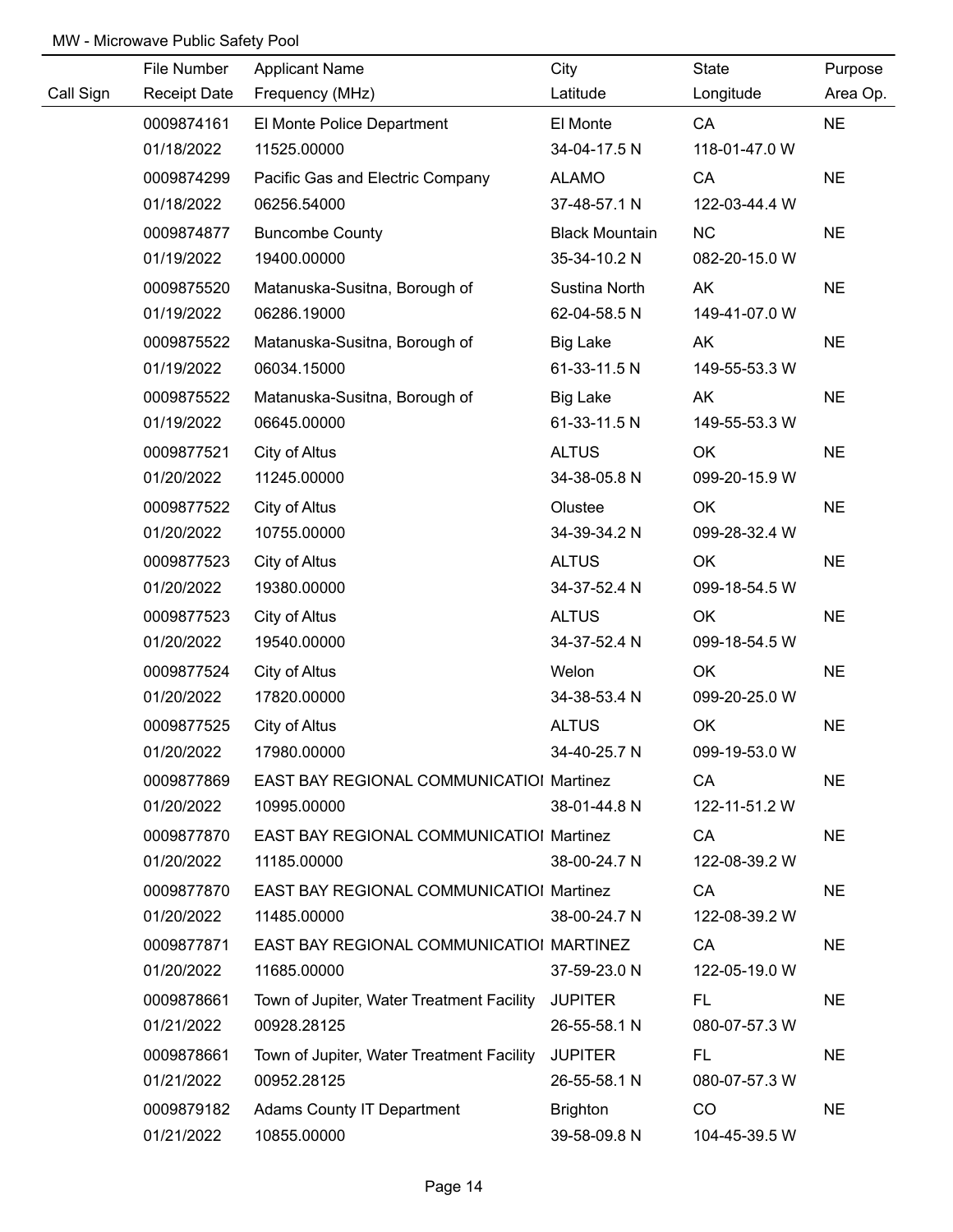|                | File Number         | <b>Applicant Name</b>                   | City           | State         | Purpose   |
|----------------|---------------------|-----------------------------------------|----------------|---------------|-----------|
| Call Sign      | <b>Receipt Date</b> | Frequency (MHz)                         | Latitude       | Longitude     | Area Op.  |
|                | 0009879211          | <b>County of Monterey</b>               | Seaside        | CA            | <b>NE</b> |
|                | 01/21/2022          | 11345.00000                             | 36-37-49.1 N   | 121-49-15.4 W |           |
|                | 0009879211          | <b>County of Monterey</b>               | Seaside        | CA            | <b>NE</b> |
|                | 01/21/2022          | 11425.00000                             | 36-37-49.1 N   | 121-49-15.4 W |           |
|                | 0009879211          | <b>County of Monterey</b>               | Seaside        | CA            | <b>NE</b> |
|                | 01/21/2022          | 11505.00000                             | 36-37-49.1 N   | 121-49-15.4 W |           |
|                | 0009879237          | <b>County of Monterey</b>               | Seaside        | CA            | <b>NE</b> |
|                | 01/21/2022          | 11015.00000                             | 36-36-25.2 N   | 121-51-22.1 W |           |
|                | 0009879265          | <b>County of Monterey</b>               | Pacific Grove  | CA            | <b>NE</b> |
|                | 01/21/2022          | 10935.00000                             | 36-36-55.2 N   | 121-55-11.0 W |           |
|                | 0009879270          | <b>Adams County IT Department</b>       | Northglenn     | CO            | <b>NE</b> |
|                | 01/21/2022          | 11345.00000                             | 39-54-49.0 N   | 104-59-02.1 W |           |
|                | 0009879291          | <b>County of Monterey</b>               | <b>Bradley</b> | CA            | <b>NE</b> |
|                | 01/21/2022          | 10895.00000                             | 35-46-24.4 N   | 120-55-03.5 W |           |
|                | 0009873323          | GLOUCESTER, COUNTY OF                   |                |               | <b>RO</b> |
| <b>WNTN398</b> | 01/18/2022          |                                         |                |               |           |
|                | 0009873353          | GLOUCESTER, COUNTY OF                   |                |               | <b>RO</b> |
| <b>WNTN399</b> | 01/18/2022          |                                         |                |               |           |
|                | 0009874847          | Massachusetts Water Resources Authority |                |               | <b>RO</b> |
| WPTX501        | 01/19/2022          |                                         |                |               |           |
|                | 0009874854          | Lees Summit Police Dept                 |                |               | <b>RO</b> |
| WQOT618        | 01/19/2022          |                                         |                |               |           |
|                | 0009874861          | Lees Summit Police Dept.                |                |               | <b>RO</b> |
| WQOT619        | 01/19/2022          |                                         |                |               |           |
|                | 0009874880          | Lee's Summit Police Dept.               |                |               | <b>RO</b> |
| WQOT601        | 01/19/2022          |                                         |                |               |           |
|                | 0009874904          | Lee's Summit Police Dept.               |                |               | <b>RO</b> |
| WQOT616        | 01/19/2022          |                                         |                |               |           |
|                | 0009874906          | Lee's Summit Police Dept.               |                |               | <b>RO</b> |
| WQOT617        | 01/19/2022          |                                         |                |               |           |
|                | 0009874909          | Lee's Summit Police Dept.               |                |               | <b>RO</b> |
| WQOT620        | 01/19/2022          |                                         |                |               |           |
|                | 0009874914          | Lee's Summit Police Dept.               |                |               | <b>RO</b> |
| WQOT621        | 01/19/2022          |                                         |                |               |           |
|                | 0009875230          | Pierce, County of                       |                |               | <b>RO</b> |
| <b>WQOS930</b> | 01/19/2022          |                                         |                |               |           |
|                | 0009875236          | PIERCE COUNTY                           |                |               | <b>RO</b> |
| WQOS944        | 01/19/2022          |                                         |                |               |           |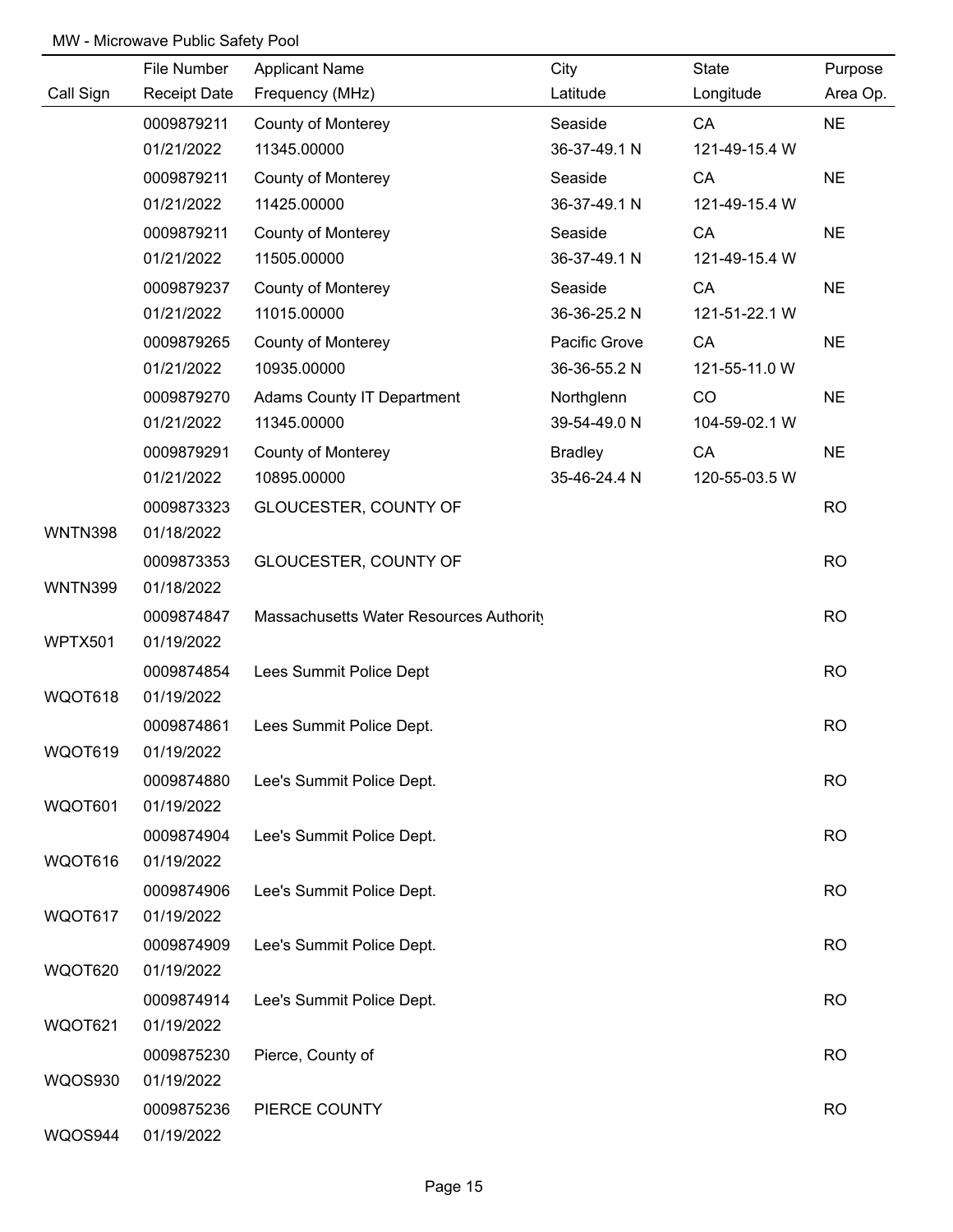|                | File Number              | <b>Applicant Name</b>                 | City     | State     | Purpose   |
|----------------|--------------------------|---------------------------------------|----------|-----------|-----------|
| Call Sign      | <b>Receipt Date</b>      | Frequency (MHz)                       | Latitude | Longitude | Area Op.  |
|                | 0009875308               | City of Nogales                       |          |           | <b>RO</b> |
| <b>WQOV800</b> | 01/19/2022               |                                       |          |           |           |
|                | 0009875449               | Texas, State of (DPS)                 |          |           | <b>RO</b> |
| KEN84          | 01/19/2022               |                                       |          |           |           |
|                | 0009875461               | Texas, State of (DPS)                 |          |           | <b>RO</b> |
| KEN85          | 01/19/2022               |                                       |          |           |           |
|                | 0009876752               | CALIFORNIA, STATE OF                  |          |           | <b>RO</b> |
| KNP97          | 01/20/2022               |                                       |          |           |           |
|                | 0009876778               | CALIFORNIA, STATE OF                  |          |           | <b>RO</b> |
| WDQ27          | 01/20/2022               |                                       |          |           |           |
|                | 0009877519               | HAWAII, COUNTY OF                     |          |           | <b>RO</b> |
| <b>WBM604</b>  | 01/20/2022               |                                       |          |           |           |
|                | 0009877576               | JEFFERSON, COUNTY OF (DEPT OF EN      |          |           | <b>RO</b> |
| WQOT242        | 01/20/2022               |                                       |          |           |           |
|                | 0009877588               | JEFFERSON, COUNTY OF (DEPT OF EM      |          |           | <b>RO</b> |
| WQOT244        | 01/20/2022               |                                       |          |           |           |
|                | 0009877597               | JEFFERSON, COUNTY OF (DEPT OF EM      |          |           | <b>RO</b> |
| WQOT386        | 01/20/2022               |                                       |          |           |           |
|                | 0009877602               | JEFFERSON, COUNTY OF (DEPT OF EM      |          |           | <b>RO</b> |
| WQOT387        | 01/20/2022               |                                       |          |           |           |
|                | 0009877627               | JEFFERSON, COUNTY OF (DEPT OF EM      |          |           | <b>RO</b> |
| WQOT388        | 01/20/2022               |                                       |          |           |           |
|                | 0009877636               | JEFFERSON, COUNTY OF (DEPT OF EM      |          |           | <b>RO</b> |
| WQOT389        | 01/20/2022               |                                       |          |           |           |
|                | 0009877644               | JEFFERSON, COUNTY OF (DEPT OF EN      |          |           | <b>RO</b> |
| WQOT390        | 01/20/2022               |                                       |          |           |           |
|                | 0009877757               | WASHINGTON SUBURBAN SANITARY (        |          |           | <b>RO</b> |
| WNTM683        | 01/20/2022               |                                       |          |           |           |
|                | 0009877768               | <b>WASHINGTON SUBURBAN SANITARY (</b> |          |           | <b>RO</b> |
| WNTM684        | 01/20/2022               |                                       |          |           |           |
| <b>WNTM685</b> | 0009877771<br>01/20/2022 | WASHINTON SUBURBAN SANITARY CO        |          |           | <b>RO</b> |
|                |                          |                                       |          |           |           |
| WNEP745        | 0009877777<br>01/20/2022 | INGLEWOOD, CITY OF                    |          |           | <b>RO</b> |
|                | 0009877783               | INGLEWOOD, CITY OF                    |          |           | <b>RO</b> |
| WNEP744        | 01/20/2022               |                                       |          |           |           |
|                | 0009877786               | INGLEWOOD, CITY OF                    |          |           | <b>RO</b> |
| WNEP746        | 01/20/2022               |                                       |          |           |           |